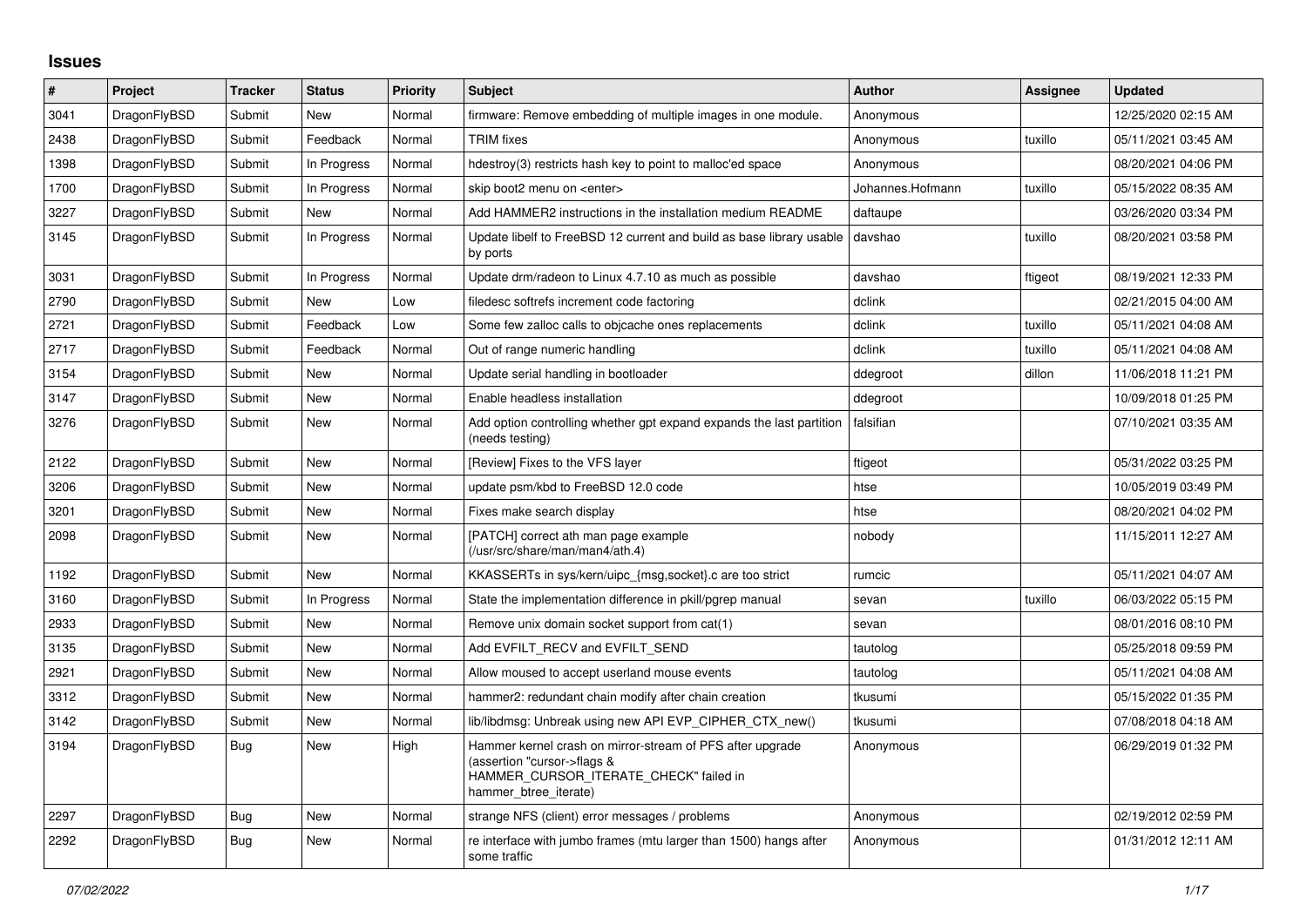| $\vert$ # | Project      | <b>Tracker</b> | <b>Status</b> | <b>Priority</b> | Subject                                                                                                              | <b>Author</b>      | <b>Assignee</b> | <b>Updated</b>      |
|-----------|--------------|----------------|---------------|-----------------|----------------------------------------------------------------------------------------------------------------------|--------------------|-----------------|---------------------|
| 2052      | DragonFlyBSD | <b>Bug</b>     | <b>New</b>    | Normal          | Kernel panic: CPU APIC ID out of range                                                                               | Anonymous          |                 | 05/02/2011 11:06 AM |
| 1695      | DragonFlyBSD | Bug            | <b>New</b>    | Normal          | NFS-related system breakdown                                                                                         | Anonymous          |                 | 04/10/2014 12:35 AM |
| 1397      | DragonFlyBSD | <b>Bug</b>     | Feedback      | Normal          | jobs -I output inconsistency when called from script                                                                 | Anonymous          | tuxillo         | 05/15/2022 05:07 AM |
| 1390      | DragonFlyBSD | Bug            | In Progress   | Normal          | Use id_t type for {get,set}priority()                                                                                | Anonymous          | tuxillo         | 07/05/2019 02:18 AM |
| 2870      | DragonFlyBSD | Bug            | <b>New</b>    | High            | Broken text and icons when glamor acceleration is used                                                               | 375gnu             | ftigeot         | 01/31/2016 12:13 AM |
| 2806      | DragonFlyBSD | <b>Bug</b>     | New           | Normal          | failed to configure a link-local address on ath0 (errno = 22)                                                        | Chingyuan          |                 | 05/25/2021 01:00 AM |
| 989       | DragonFlyBSD | Bug            | <b>New</b>    | Normal          | installer/fdisk trouble with wrapped values                                                                          | Discodestroyer     |                 | 02/18/2014 06:27 AM |
| 2620      | DragonFlyBSD | Bug            | <b>New</b>    | Normal          | moused problem                                                                                                       | FilippoMo          |                 | 12/20/2013 10:32 AM |
| 2618      | DragonFlyBSD | <b>Bug</b>     | <b>New</b>    | Normal          | mouse problem on RELEASE-3_6_0                                                                                       | FilippoMo          |                 | 12/20/2013 03:26 AM |
| 2617      | DragonFlyBSD | <b>Bug</b>     | Feedback      | Normal          | Possible issue with wireless mouse on 3.6 release                                                                    | FilippoMo          |                 | 01/14/2015 03:42 PM |
| 2453      | DragonFlyBSD | Bug            | <b>New</b>    | Normal          | panic: assertion "gd->gd_spinlocks == 0" failed                                                                      | Johannes.Hofmann   |                 | 11/12/2012 12:54 PM |
| 1850      | DragonFlyBSD | Bug            | New           | Normal          | volume-add on hammer root fs panic                                                                                   | Johannes.Hofmann   |                 | 04/18/2019 04:27 AM |
| 3006      | DragonFlyBSD | Bug            | New           | Normal          | boot0cfg: panic in kern_udev.c in function _udev_dict_set_cstr when<br>installing in VirtualBox                      | MichiGreat         |                 | 04/01/2017 02:22 PM |
| 2499      | DragonFlyBSD | <b>Bug</b>     | In Progress   | Urgent          | DRAGONFLY 3 2 lockd not responding correctly                                                                         | Nerzhul            |                 | 01/22/2013 12:47 PM |
| 1246      | DragonFlyBSD | <b>Bug</b>     | <b>New</b>    | Normal          | bad resolution (monitor desync) with livedvd                                                                         | Przem0l            |                 | 02/18/2014 06:29 AM |
| 2493      | DragonFlyBSD | Bug            | <b>New</b>    | Normal          | vidcontrol: invalid video mode name                                                                                  | Svarov             |                 | 01/24/2013 09:55 AM |
| 2595      | DragonFlyBSD | Bug            | <b>New</b>    | Normal          | DragonFly 3.4.3 crashes on SUN Blade X6250 with Qlogic ISP 2432<br>FC card                                           | Turvamies          |                 | 10/07/2013 11:53 AM |
| 3240      | DragonFlyBSD | <b>Bug</b>     | <b>New</b>    | High            | compile error because of openssl with /usr/dports/security/rhash for UlasSAYGIN<br>mysql 8 install                   |                    |                 | 06/04/2020 08:05 AM |
| 3219      | DragonFlyBSD | <b>Bug</b>     | <b>New</b>    | Normal          | x11/xorg port can not be build                                                                                       | <b>UlasSAYGIN</b>  |                 | 03/31/2020 08:57 AM |
| 3120      | DragonFlyBSD | <b>Bug</b>     | <b>New</b>    | Normal          | Intel AC 8260 firmware does not load                                                                                 | Vintodrimmer       |                 | 08/28/2018 03:30 AM |
| 2852      | DragonFlyBSD | Bug            | New           | Normal          | Hammer File System - hangs on undo during system boot / mount -<br>will not recover on DragonFlyBSD newer than 3.6.0 | abale              |                 | 05/11/2021 04:07 AM |
| 1941      | DragonFlyBSD | <b>Bug</b>     | <b>New</b>    | Normal          | wlan config crash                                                                                                    | abandon.every.hope |                 | 12/24/2010 07:54 PM |
| 2250      | DragonFlyBSD | Bug            | <b>New</b>    | Normal          | Kernel panic                                                                                                         | adamk              |                 | 11/23/2018 01:10 AM |
| 3301      | DragonFlyBSD | Bug            | New           | Normal          | Gkrellm from the packages is not showing logged in users in main<br>window, logged in users always $== 0$            | adrian             |                 | 01/08/2022 04:24 AM |
| 3300      | DragonFlyBSD | Bug            | New           | Normal          | Running Xvnc from TigerVNC package through the INETD daemon<br>in TCP WAIT mode fails hard                           | adrian             |                 | 01/08/2022 04:25 AM |
| 3299      | DragonFlyBSD | Bug            | In Progress   | Normal          | DragonFlyBSD reports utterly wrong uptime (most of the time, right<br>after booting in)                              | adrian             |                 | 11/11/2021 01:43 PM |
| 2210      | DragonFlyBSD | <b>Bug</b>     | New           | Normal          | Bugtracker cannot assign default project for new users                                                               | ahuete.devel       |                 | 11/17/2011 11:30 AM |
| 1824      | DragonFlyBSD | <b>Bug</b>     | Feedback      | Normal          | kernel panic, x86, 2.7.3.859.ge5104                                                                                  | akirchhoff135014   |                 | 03/10/2013 07:49 AM |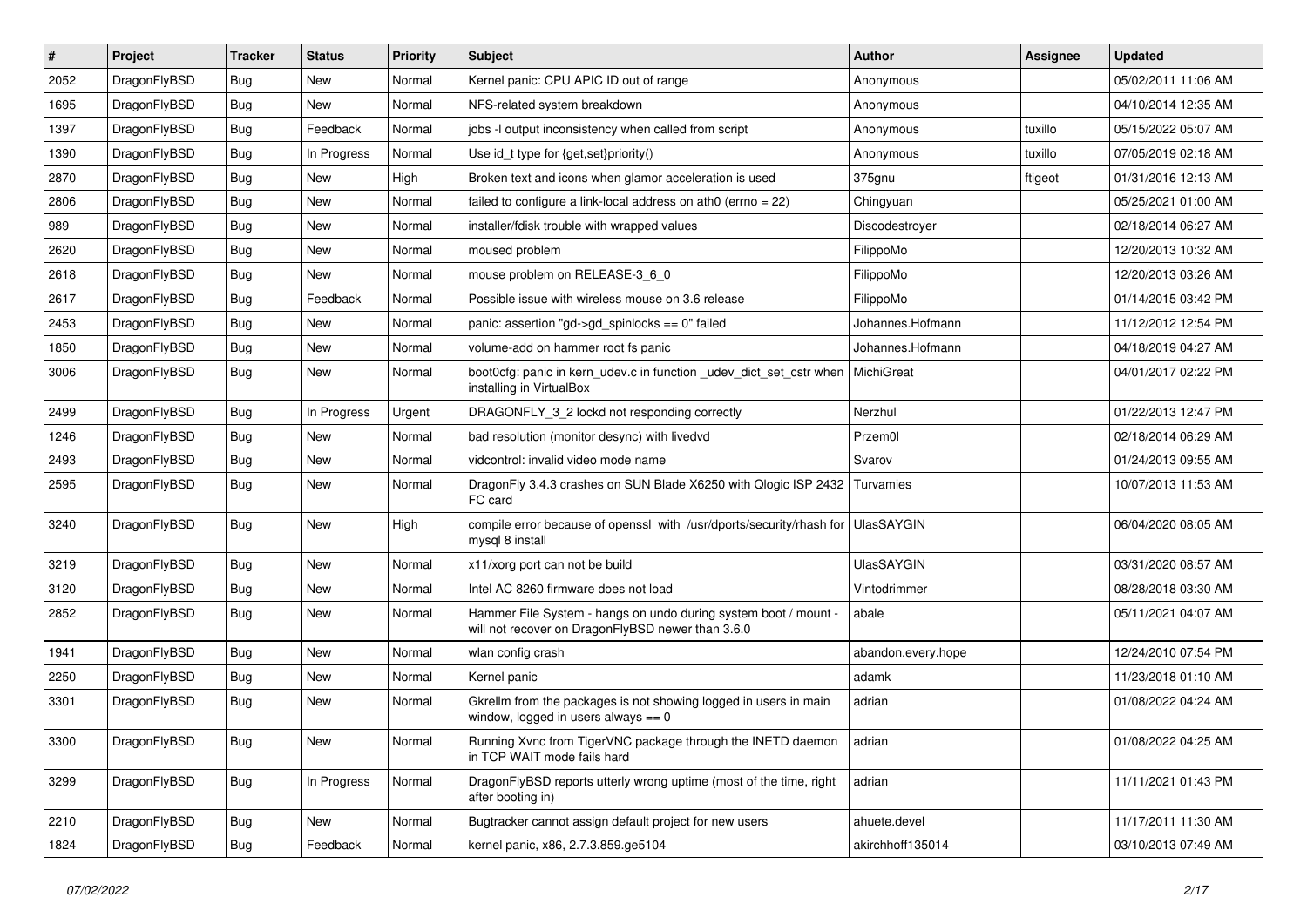| $\sharp$ | Project      | <b>Tracker</b> | <b>Status</b> | <b>Priority</b> | Subject                                                                                                                      | <b>Author</b>      | Assignee | <b>Updated</b>      |
|----------|--------------|----------------|---------------|-----------------|------------------------------------------------------------------------------------------------------------------------------|--------------------|----------|---------------------|
| 1921     | DragonFlyBSD | <b>Bug</b>     | In Progress   | Normal          | we miss mlockall                                                                                                             | alexh              | tuxillo  | 06/18/2022 04:08 AM |
| 1714     | DragonFlyBSD | <b>Bug</b>     | New           | Low             | hwpmc                                                                                                                        | alexh              | swildner | 08/18/2012 02:03 PM |
| 2520     | DragonFlyBSD | <b>Bug</b>     | New           | Normal          | panic: assertion "IS_SERIALIZED((ifp->if_serializer))" failed in<br>if_default_serialize_assert at /usr/src/sys/net/if.c:437 | ano                |          | 03/09/2013 12:14 AM |
| 2329     | DragonFlyBSD | Bug            | <b>New</b>    | Normal          | ibm x3550 & acpi                                                                                                             | ano                |          | 06/03/2014 11:37 AM |
| 3311     | DragonFlyBSD | Bug            | New           | Low             | TrueCrypt support may cause kernel crash                                                                                     | arcade@b1t.name    |          | 04/29/2022 06:19 AM |
| 3278     | DragonFlyBSD | Bug            | New           | Normal          | Second screen image is distorted                                                                                             | arcade@b1t.name    |          | 07/10/2021 03:36 AM |
| 3209     | DragonFlyBSD | Bug            | New           | Normal          | svc has some minor bugs                                                                                                      | arcade@b1t.name    |          | 10/24/2019 09:08 AM |
| 2882     | DragonFlyBSD | Bug            | New           | Low             | bridge sends packets from individual interfaces                                                                              | arcade@b1t.name    |          | 01/09/2016 12:43 PM |
| 2878     | DragonFlyBSD | Bug            | New           | Low             | [fix] CCVER problem when using clang and cpu extensions<br>(intrinsics)                                                      | arcade@b1t.name    |          | 06/24/2016 04:25 AM |
| 2877     | DragonFlyBSD | Bug            | <b>New</b>    | Low             | sed fails when working with UTF-8 locale and non-UTF symbols                                                                 | arcade@b1t.name    |          | 12/30/2015 11:20 AM |
| 1148     | DragonFlyBSD | Bug            | In Progress   | Low             | BCM4311 wireless network adapter detected but not functional                                                                 | archimedes.gaviola |          | 05/11/2021 04:00 AM |
| 2107     | DragonFlyBSD | Bug            | New           | Normal          | 2.10.1 sata dvd drive issue                                                                                                  | ausppc             |          | 07/31/2011 08:41 PM |
| 331      | DragonFlyBSD | Bug            | In Progress   | Normal          | ftpsesame (aka Bridging S01E03)                                                                                              | bastyaelvtars      |          | 03/09/2013 12:28 PM |
| 3132     | DragonFlyBSD | Bug            | New           | Low             | unifdef mined                                                                                                                | bcallah            |          | 04/26/2018 08:34 PM |
| 1718     | DragonFlyBSD | Bug            | Feedback      | Normal          | IDE disk drive not detected by x86_64 2.6.1 Live CD                                                                          | bcox               |          | 11/27/2021 08:25 AM |
| 3284     | DragonFlyBSD | Bug            | <b>New</b>    | Normal          | Wrong towlower() result for U+038A                                                                                           | bhaible            |          | 07/10/2021 03:34 AM |
| 3283     | DragonFlyBSD | Bug            | New           | Normal          | mknodat() cannot create FIFOs                                                                                                | bhaible            |          | 07/10/2021 03:34 AM |
| 3282     | DragonFlyBSD | Bug            | <b>New</b>    | Normal          | unexpected errno value from fopen()                                                                                          | bhaible            |          | 07/10/2021 03:34 AM |
| 3281     | DragonFlyBSD | Bug            | New           | Normal          | Crash after leaving unattended for a while                                                                                   | bhaible            |          | 07/10/2021 03:32 AM |
| 1882     | DragonFlyBSD | Bug            | New           | Low             | Idea for handling new USB vendor/device codes                                                                                | bmk                |          | 10/20/2010 12:15 PM |
| 3110     | DragonFlyBSD | Bug            | <b>New</b>    | Normal          | crash with ipfw3 under load                                                                                                  | bnegre82           |          | 12/09/2017 06:22 AM |
| 3101     | DragonFlyBSD | Bug            | New           | Low             | PFI CGI install not working in dragonflybsd 5.0.1 USB install                                                                | bnegre82           |          | 05/11/2021 04:14 AM |
| 1594     | DragonFlyBSD | Bug            | New           | Normal          | Kernel panic during boot from Live CD on Dell E6400                                                                          | bodie              |          | 05/11/2021 03:54 AM |
| 1521     | DragonFlyBSD | Bug            | Feedback      | Normal          | amd64 2.4 livecd won't mount root at boot                                                                                    | bolapara           |          | 01/28/2018 03:45 AM |
| 2115     | DragonFlyBSD | Bug            | <b>New</b>    | Normal          | [msk] system freeze after receive some paquet                                                                                | bsdsx              |          | 08/22/2011 10:22 AM |
| 725      | DragonFlyBSD | Bug            | In Progress   | Low             | 'make distribution' fails w/'ro' /usr/obj                                                                                    | c.turner           |          | 03/09/2013 01:01 PM |
| 2319     | DragonFlyBSD | <b>Bug</b>     | New           | Normal          | crypt/passwd forward compat                                                                                                  | c.turner1          |          | 02/28/2012 12:39 PM |
| 2265     | DragonFlyBSD | <b>Bug</b>     | New           | Normal          | mbsrtowcs does not properly handle invalid mbstate_t in ps                                                                   | c.turner1          | swildner | 01/10/2012 07:56 PM |
| 1618     | DragonFlyBSD | <b>Bug</b>     | Feedback      | Normal          | collision for 'struct pmap' when using RPC and <sys user.h=""></sys>                                                         | carenas            |          | 05/11/2021 04:05 AM |
| 3143     | DragonFlyBSD | <b>Bug</b>     | New           | Normal          | assertion "0" failed in hammer2_inode_xop_chain_sync                                                                         | cbin               |          | 07/18/2018 12:50 PM |
| 2859     | DragonFlyBSD | <b>Bug</b>     | New           | Low             | Installer configuration menu always highlights "Select timezone", no<br>matter which step was last completed.                | cgag               |          | 12/02/2015 01:54 PM |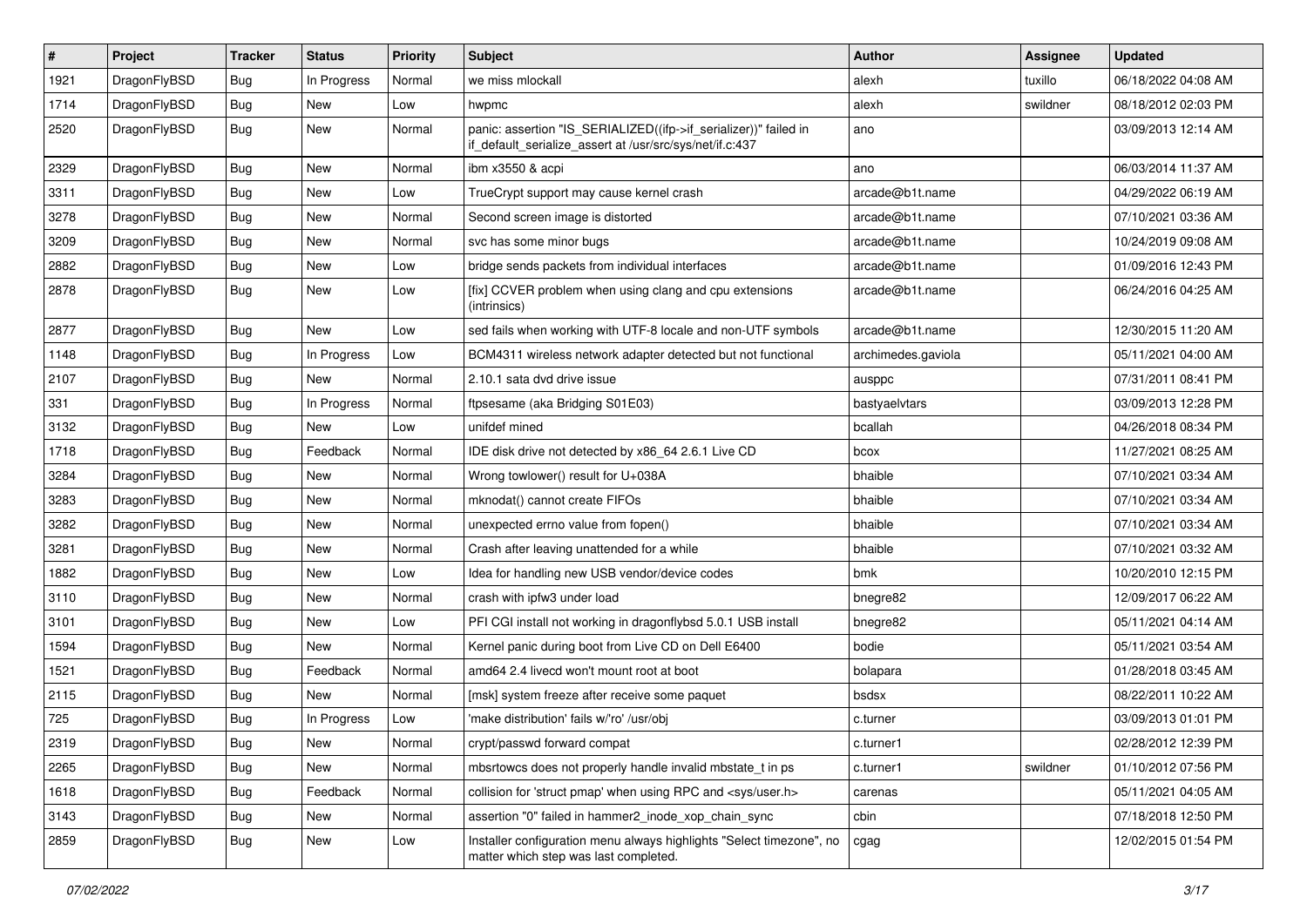| $\#$ | Project      | <b>Tracker</b> | <b>Status</b> | <b>Priority</b> | <b>Subject</b>                                                                               | Author     | Assignee | <b>Updated</b>      |
|------|--------------|----------------|---------------|-----------------|----------------------------------------------------------------------------------------------|------------|----------|---------------------|
| 2858 | DragonFlyBSD | Bug            | <b>New</b>    | Low             | Installer "Local or UTC" question should have "No" selected by<br>default.                   | cgag       |          | 12/02/2015 01:18 PM |
| 3139 | DragonFlyBSD | <b>Bug</b>     | New           | Normal          | USB Mouse Does Not Work in DragonflyBSD guest on VirtualBox                                  | chiguy1256 |          | 06/24/2018 10:14 PM |
| 3280 | DragonFlyBSD | <b>Bug</b>     | New           | Normal          | KMS console and i915(4) not working in 6.0                                                   | cmusser    |          | 07/10/2021 03:35 AM |
| 2736 | DragonFlyBSD | <b>Bug</b>     | <b>New</b>    | High            | kernel panics on acpi_timer_probe function                                                   | cnb        |          | 05/11/2021 03:55 AM |
| 2735 | DragonFlyBSD | <b>Bug</b>     | New           | Urgent          | iwn panics SYSSASSERT                                                                        | cnb        |          | 05/11/2021 03:55 AM |
| 1481 | DragonFlyBSD | <b>Bug</b>     | Feedback      | Normal          | panic: assertion: kva_p(buf) in soopt_from_kbuf (after ipfw pipe<br>show, 2.2.1-R)           | combiner   |          | 05/11/2021 04:01 AM |
| 1587 | DragonFlyBSD | Bug            | Feedback      | Normal          | can't gdb across fork                                                                        | corecode   | tuxillo  | 05/11/2021 03:54 AM |
| 1584 | DragonFlyBSD | Bug            | In Progress   | Normal          | can't use ssh from jail: debug1: read_passphrase: can't open<br>/dev/tty: Device busy        | corecode   | tuxillo  | 05/11/2021 03:53 AM |
| 1583 | DragonFlyBSD | Bug            | In Progress   | Normal          | panic: assertion: cursor->trans->sync_lock_refs > 0 in<br>hammer_recover_cursor              | corecode   | tuxillo  | 05/11/2021 03:53 AM |
| 1556 | DragonFlyBSD | <b>Bug</b>     | <b>New</b>    | Normal          | many processes stuck in "hmrrcm", system unusable                                            | corecode   | tuxillo  | 05/11/2021 03:52 AM |
| 1547 | DragonFlyBSD | Bug            | In Progress   | Normal          | disklabel64 automatic sizing                                                                 | corecode   | tuxillo  | 05/11/2021 03:52 AM |
| 1538 | DragonFlyBSD | <b>Bug</b>     | New           | Low             | mountroot should probe file systems                                                          | corecode   | alexh    | 11/24/2010 06:35 PM |
| 1528 | DragonFlyBSD | <b>Bug</b>     | In Progress   | Normal          | ktrace does not show proper return values for pipe(2)                                        | corecode   | tuxillo  | 05/11/2021 03:52 AM |
| 1475 | DragonFlyBSD | <b>Bug</b>     | In Progress   | Normal          | kernel blocks with low memory and syscons setting a high res mode<br>scrollback              | corecode   | tuxillo  | 05/11/2021 03:52 AM |
| 1474 | DragonFlyBSD | <b>Bug</b>     | New           | Normal          | ithread 1 unexpectedly rescheduled                                                           | corecode   | tuxillo  | 05/11/2021 03:52 AM |
| 1469 | DragonFlyBSD | <b>Bug</b>     | In Progress   | Normal          | Hammer history security concern                                                              | corecode   | tuxillo  | 05/11/2021 03:52 AM |
| 1442 | DragonFlyBSD | Bug            | New           | Normal          | blocking SIGSEGV and triggering a segment violation produces an<br>all CPU consuming process | corecode   | tuxillo  | 05/11/2021 03:52 AM |
| 1440 | DragonFlyBSD | Bug            | New           | Normal          | ptrace/gdb doesn't work after process blocks SIGTRAP                                         | corecode   | tuxillo  | 05/11/2021 03:52 AM |
| 1307 | DragonFlyBSD | <b>Bug</b>     | In Progress   | Normal          | hammer tid -2 shows unexpected result                                                        | corecode   |          | 10/18/2016 05:29 PM |
| 1287 | DragonFlyBSD | <b>Bug</b>     | Feedback      | Normal          | altq configuration doesn't work                                                              | corecode   | tuxillo  | 05/11/2021 03:51 AM |
| 1198 | DragonFlyBSD | <b>Bug</b>     | New           | High            | DDB loops panic in db read bytes                                                             | corecode   | tuxillo  | 05/11/2021 03:51 AM |
| 1030 | DragonFlyBSD | Bug            | In Progress   | Normal          | msdosfs umount panic                                                                         | corecode   | tuxillo  | 05/11/2021 03:51 AM |
| 911  | DragonFlyBSD | Bug            | Feedback      | Normal          | kldload/kernel linker can exceed malloc reserve and panic system                             | corecode   | tuxillo  | 05/11/2021 03:51 AM |
| 901  | DragonFlvBSD | Bug            | Feedback      | Normal          | route show needs to get data from all cpus                                                   | corecode   | tuxillo  | 05/11/2021 03:50 AM |
| 847  | DragonFlyBSD | Bug            | Feedback      | Normal          | processes getting stuck on mount point                                                       | corecode   | tuxillo  | 05/11/2021 03:50 AM |
| 781  | DragonFlyBSD | Bug            | In Progress   | Normal          | fdisk uses wrong geometry on usb flash drives                                                | corecode   | tuxillo  | 05/11/2021 03:50 AM |
| 742  | DragonFlyBSD | <b>Bug</b>     | In Progress   | Normal          | umount problems with multiple mounts                                                         | corecode   | tuxillo  | 06/25/2022 04:02 AM |
| 731  | DragonFlyBSD | <b>Bug</b>     | New           | Normal          | system freeze on "slice too large"                                                           | corecode   | tuxillo  | 06/25/2022 04:01 AM |
| 341  | DragonFlyBSD | <b>Bug</b>     | New           | Normal          | Vinum erroneously repors devices as busy                                                     | corecode   | swildner | 01/21/2012 04:50 AM |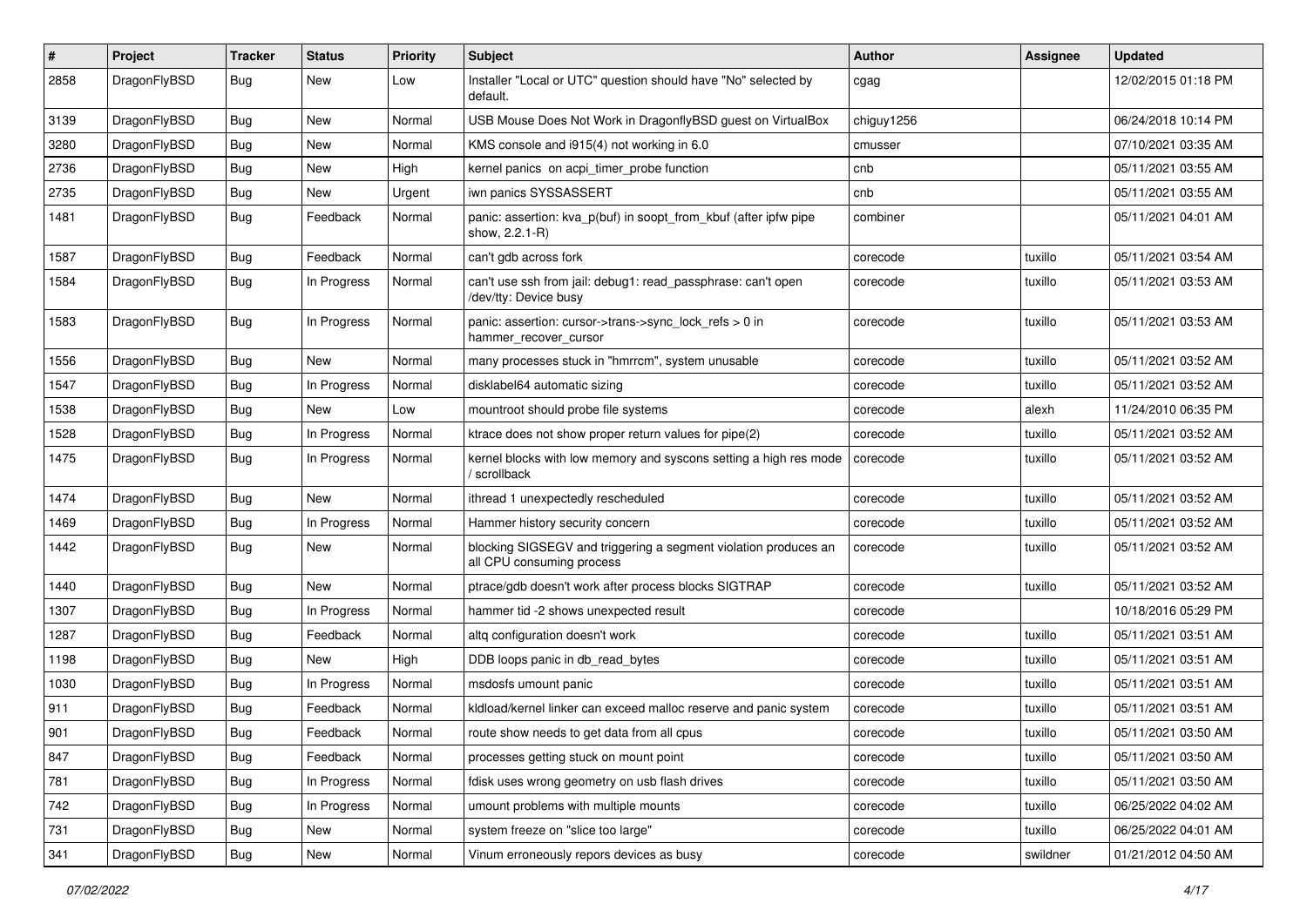| $\vert$ # | Project      | <b>Tracker</b> | <b>Status</b> | <b>Priority</b> | <b>Subject</b>                                                                                                                                            | <b>Author</b> | Assignee | <b>Updated</b>      |
|-----------|--------------|----------------|---------------|-----------------|-----------------------------------------------------------------------------------------------------------------------------------------------------------|---------------|----------|---------------------|
| 2687      | DragonFlyBSD | Bug            | <b>New</b>    | Normal          | natacontrol software RAID in installer                                                                                                                    | csmelosky     |          | 06/22/2014 12:03 PM |
| 3243      | DragonFlyBSD | <b>Bug</b>     | <b>New</b>    | Normal          | SMART status not reported properly for SSD disks                                                                                                          | daftaupe      |          | 09/09/2020 11:03 PM |
| 2994      | DragonFlyBSD | Bug            | <b>New</b>    | Normal          | Intermittent boot hangs after git: hammer - HAMMER Version 7                                                                                              | davshao       |          | 03/30/2017 02:06 PM |
| 2835      | DragonFlyBSD | Bug            | <b>New</b>    | Normal          | /usr/include/c++/5.0/bits/c++locale.h likes<br>POSIX C_SOURCE>=200809                                                                                     | davshao       |          | 11/18/2015 03:40 AM |
| 2688      | DragonFlyBSD | <b>Bug</b>     | New           | Normal          | 67613368bdda7 Fix wrong checks for U4B presence Asrock Z77M<br>difficulty detecting USB keyboard                                                          | davshao       |          | 06/28/2014 07:08 PM |
| 2652      | DragonFlyBSD | Bug            | New           | Normal          | 189a0ff3761b47  ix: Implement MSI-X support locks up Lenovo<br>S10 Intel Atom n270                                                                        | davshao       |          | 05/14/2014 01:55 AM |
| 2414      | DragonFlyBSD | Bug            | In Progress   | Normal          | Lenovo S10 acpi freeze (not new)                                                                                                                          | davshao       |          | 05/11/2021 04:13 AM |
| 3076      | DragonFlyBSD | <b>Bug</b>     | New           | Normal          | sys/dev/netif/ig hal/e1000 ich8lan.c:1594: sanity checking mixup?                                                                                         | dcb           |          | 10/11/2017 01:58 AM |
| 3025      | DragonFlyBSD | Bug            | <b>New</b>    | Normal          | sys/dev/powermng/powernow/powernow.c:284: bad comparison?                                                                                                 | dcb           |          | 09/23/2017 07:45 AM |
| 3024      | DragonFlyBSD | Bug            | <b>New</b>    | Low             | sys/dev/netif/wi/if_wi.c:1090]: (style) Redundant condition                                                                                               | dcb           |          | 04/11/2017 11:56 AM |
| 3022      | DragonFlyBSD | <b>Bug</b>     | New           | Normal          | sys/dev/netif/ath/ath/if ath.c:2142: strange bitmask?                                                                                                     | dcb           |          | 04/11/2017 11:49 AM |
| 3021      | DragonFlyBSD | Bug            | In Progress   | Normal          | sys/dev/drm/i915/i915_gem_stolen.c:115]: (error) Signed integer<br>overflow for expression '65535<<20'                                                    | dcb           |          | 04/11/2017 12:46 PM |
| 3018      | DragonFlyBSD | <b>Bug</b>     | New           | Normal          | sys/bus/u4b/wlan/if_run.c:5464]: (style) Redundant condition                                                                                              | dcb           |          | 04/11/2017 11:26 AM |
| 3011      | DragonFlyBSD | <b>Bug</b>     | In Progress   | Normal          | dragonfly/sys/dev/netif/re/re.c: suspicious code?                                                                                                         | dcb           |          | 07/29/2017 01:26 AM |
| 2708      | DragonFlyBSD | <b>Bug</b>     | New           | Normal          | unable to send TCP nor UDP on age(4) interface                                                                                                            | dermiste      |          | 05/11/2021 03:54 AM |
| 1774      | DragonFlyBSD | Bug            | <b>New</b>    | Normal          | New IP header cleanup branch available for testing                                                                                                        | dillon        |          | 05/15/2022 10:59 AM |
| 1448      | DragonFlyBSD | Bug            | Feedback      | Normal          | panic: assertion: _tp->tt_msg->tt_cpuid == mycpuid in<br>tcp_callout_active tcp_output tcp_usr_send netmsg_pru_send<br>netmsg_service tcpmsg_service_loop | dillon        |          | 05/11/2021 04:00 AM |
| 1429      | DragonFlyBSD | <b>Bug</b>     | Feedback      | Normal          | vkernel bug - "mfree: m->m_nextpkt != NULL"                                                                                                               | dillon        |          | 05/11/2021 04:00 AM |
| 1336      | DragonFlyBSD | Bug            | In Progress   | Normal          | Still looking for reports of missed directory entries w/ HAMMER                                                                                           | dillon        |          | 05/11/2021 04:00 AM |
| 3117      | DragonFlyBSD | Bug            | <b>New</b>    | Normal          | Problem with colours if "intel" video-driver used                                                                                                         | dpostolov     |          | 01/07/2018 11:35 PM |
| 3116      | DragonFlyBSD | Bug            | <b>New</b>    | Normal          | da0 detects on very big volume if to _remove_ usb install stick and<br>reboot on Intel NUC5PPYH                                                           | dpostolov     |          | 01/07/2018 09:40 PM |
| 1877      | DragonFlyBSD | <b>Bug</b>     | <b>New</b>    | Normal          | Freeze during 1st hammer cleanup after new install                                                                                                        | elekktretterr |          | 05/15/2022 11:43 AM |
| 1669      | DragonFlyBSD | Bug            | In Progress   | Normal          | Drive wont open using button                                                                                                                              | elekktretterr |          | 02/29/2012 12:05 PM |
| 1668      | DragonFlyBSD | <b>Bug</b>     | Feedback      | Normal          | Power button not working                                                                                                                                  | elekktretterr |          | 03/10/2013 06:22 AM |
| 1634      | DragonFlyBSD | <b>Bug</b>     | New           | Normal          | panic: spin_lock: 0xe4ad1320, indefinitive wait!                                                                                                          | elekktretterr |          | 01/19/2015 03:21 AM |
| 1613      | DragonFlyBSD | <b>Bug</b>     | Feedback      | Normal          | USB Keyboard not working on master                                                                                                                        | elekktretterr |          | 05/11/2021 04:05 AM |
| 1463      | DragonFlyBSD | <b>Bug</b>     | New           | Normal          | Mountroot before drives are initialized                                                                                                                   | elekktretterr |          | 12/07/2010 01:30 PM |
| 1456      | DragonFlyBSD | Bug            | Feedback      | Normal          | Microsoft wireless desktop problems                                                                                                                       | elekktretterr |          | 01/15/2015 08:34 AM |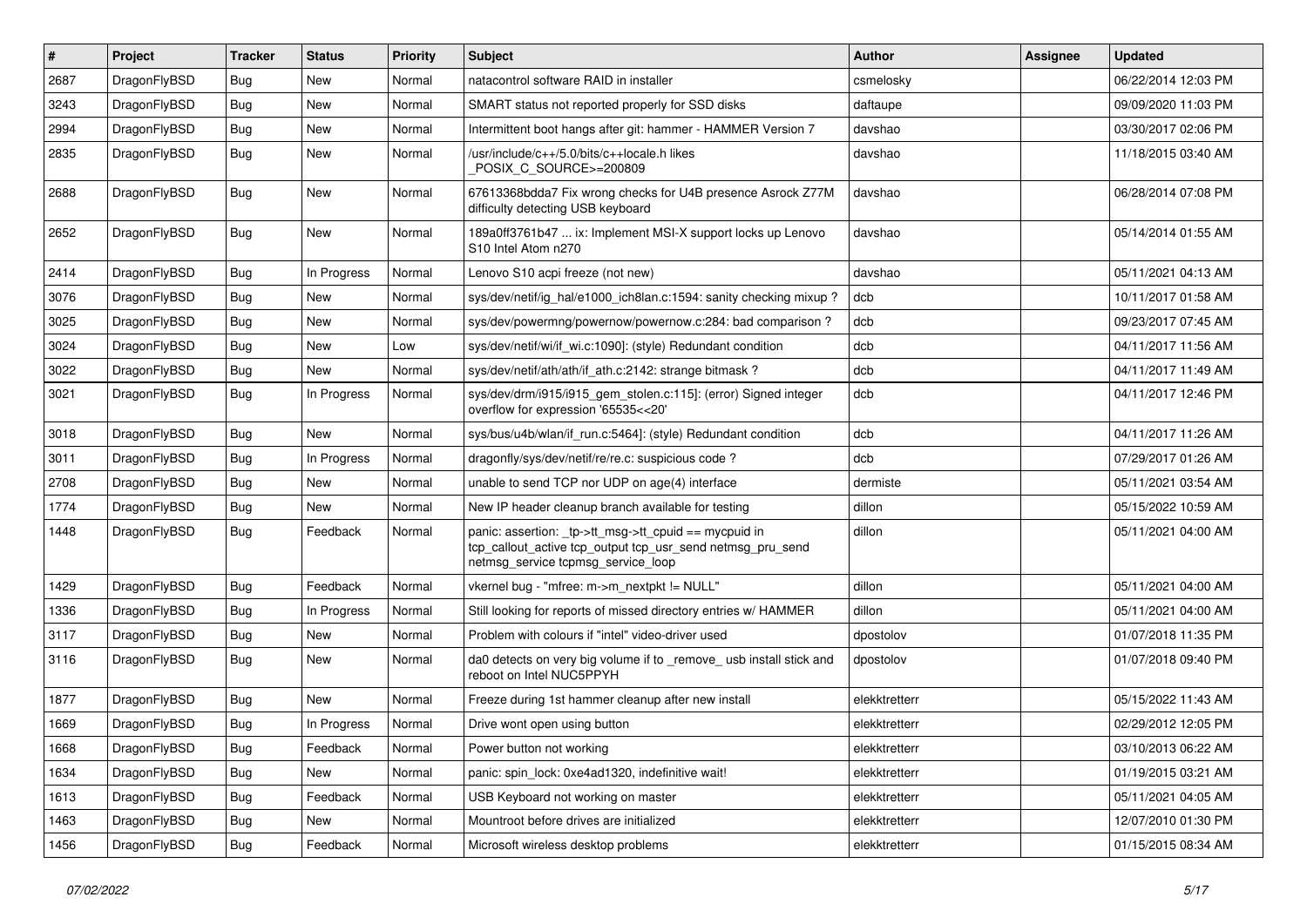| $\vert$ # | Project      | <b>Tracker</b> | <b>Status</b> | <b>Priority</b> | <b>Subject</b>                                                                                             | <b>Author</b> | Assignee | <b>Updated</b>      |
|-----------|--------------|----------------|---------------|-----------------|------------------------------------------------------------------------------------------------------------|---------------|----------|---------------------|
| 1454      | DragonFlyBSD | <b>Bug</b>     | Feedback      | Normal          | Unable to boot from external USB DVD drive                                                                 | elekktretterr |          | 05/11/2021 04:01 AM |
| 1194      | DragonFlyBSD | <b>Bug</b>     | New           | Normal          | SCSI errors while trying to copy photos from my camera                                                     | elekktretterr |          | 01/14/2015 04:39 PM |
| 1181      | DragonFlyBSD | <b>Bug</b>     | In Progress   | Normal          | ACX111 panic                                                                                               | elekktretterr |          | 05/11/2021 04:00 AM |
| 2254      | DragonFlyBSD | <b>Bug</b>     | New           | Normal          | panic: assertion "ref < &td->td_toks_end" failed in lwkt_gettoken at<br>/usr/src/sys/kern/lwkt_token.c:588 | eocallaghan   |          | 12/05/2011 10:21 PM |
| 2164      | DragonFlyBSD | <b>Bug</b>     | <b>New</b>    | Normal          | panic on reboot from usb.                                                                                  | eocallaghan   |          | 10/27/2011 09:29 AM |
| 2161      | DragonFlyBSD | Bug            | <b>New</b>    | Normal          | Outdated xorg.conf file gets installed into etc and screws up mouse                                        | eocallaghan   |          | 10/27/2011 01:51 PM |
| 2158      | DragonFlyBSD | <b>Bug</b>     | <b>New</b>    | Normal          | iwn panics with assertion on boot.                                                                         | eocallaghan   |          | 10/24/2011 04:13 PM |
| 1947      | DragonFlyBSD | Bug            | <b>New</b>    | Low             | GA-880GM-UD2H (rev. 1.3) AHCI fails to detect disks at the end of<br>the RAID controller                   | eocallaghan   |          | 11/27/2021 08:46 AM |
| 1831      | DragonFlyBSD | <b>Bug</b>     | Feedback      | High            | HAMMER "malloc limit exceeded" panic                                                                       | eocallaghan   | dillon   | 06/04/2022 04:38 AM |
| 1592      | DragonFlyBSD | <b>Bug</b>     | Feedback      | Normal          | AcpiOSUnmapMemory: Warning, deallocation did not track<br>allocation.                                      | eocallaghan   |          | 06/02/2014 07:45 AM |
| 1591      | DragonFlyBSD | <b>Bug</b>     | Feedback      | Normal          | Lenovo X301 hangs with AHCI Driver CMD TIMEOUT<br>STS=d0 <bsy></bsy>                                       | eocallaghan   |          | 05/11/2021 04:05 AM |
| 2544      | DragonFlyBSD | <b>Bug</b>     | New           | Normal          | live DVD system boot (menu option 1) caused db> prompt on<br>PE1950                                        | estrabd       |          | 05/11/2021 03:54 AM |
| 2075      | DragonFlyBSD | Bug            | <b>New</b>    | Normal          | pflogd on x86 64                                                                                           | fanch         |          | 05/16/2011 04:04 PM |
| 2657      | DragonFlyBSD | <b>Bug</b>     | <b>New</b>    | High            | Needs acl to migrate our servers                                                                           | ferney        |          | 03/31/2014 11:37 AM |
| 2569      | DragonFlyBSD | Bug            | <b>New</b>    | Normal          | ctime NFS                                                                                                  | ferney        |          | 08/11/2013 04:35 AM |
| 1672      | DragonFlyBSD | <b>Bug</b>     | Feedback      | Normal          | panic (trap 12) around btree_search() in 2.4.1-RELEASE                                                     | floid         |          | 01/19/2015 03:36 AM |
| 979       | DragonFlyBSD | <b>Bug</b>     | Feedback      | Normal          | Failure-prone USB mass storage (SB600? msdosfs? CAM?)                                                      | floid         |          | 01/15/2015 08:38 AM |
| 846       | DragonFlyBSD | Bug            | Feedback      | Normal          | USB bugs:usb mouse can't used!                                                                             | frankning     |          | 01/15/2015 08:36 AM |
| 1899      | DragonFlyBSD | <b>Bug</b>     | New           | Normal          | Keyboard doesn't work                                                                                      | fransm        |          | 05/15/2022 03:32 PM |
| 2819      | DragonFlyBSD | <b>Bug</b>     | In Progress   | Normal          | Random micro system freezes after a week of uptime                                                         | ftigeot       | dillon   | 08/16/2015 08:46 PM |
| 2803      | DragonFlyBSD | Bug            | <b>New</b>    | Normal          | HAMMER: Warning: UNDO area too small!                                                                      | ftigeot       |          | 03/11/2015 03:42 PM |
| 2674      | DragonFlyBSD | <b>Bug</b>     | <b>New</b>    | Normal          | <b>GPT Support</b>                                                                                         | ftigeot       |          | 12/28/2015 02:54 PM |
| 2619      | DragonFlyBSD | Bug            | <b>New</b>    | Normal          | DragonFly 3.6 can't be installed on a 6TB volume                                                           | ftigeot       |          | 02/23/2014 11:55 PM |
| 2535      | DragonFlyBSD | <b>Bug</b>     | <b>New</b>    | Normal          | Imap processes apparentlt blocked on disk I/O                                                              | ftigeot       |          | 04/02/2013 09:31 AM |
| 2416      | DragonFlyBSD | <b>Bug</b>     | New           | Normal          | ".' entry can be removed on mounted nfs filesystem                                                         | ftigeot       | tuxillo  | 06/03/2014 04:40 AM |
| 2403      | DragonFlyBSD | Bug            | New           | Low             | newfs -E doesn't handle /dev/serno device names properly                                                   | ftigeot       |          | 08/17/2012 05:07 AM |
| 2051      | DragonFlyBSD | <b>Bug</b>     | New           | Normal          | No ipv6 lan route entry created on 2.10                                                                    | ftigeot       |          | 04/21/2011 10:37 AM |
| 2037      | DragonFlyBSD | <b>Bug</b>     | Feedback      | Normal          | Panic Bad link elm while building packages                                                                 | ftigeot       | dillon   | 04/21/2011 07:20 AM |
| 1923      | DragonFlyBSD | <b>Bug</b>     | New           | Normal          | Abysmal NFS performance with IPv6                                                                          | ftigeot       |          | 12/05/2010 09:34 PM |
| 1826      | DragonFlyBSD | Bug            | New           | Normal          | panic during boot: assertion so->so_port  in tcp_input                                                     | ftigeot       |          | 05/15/2022 11:05 AM |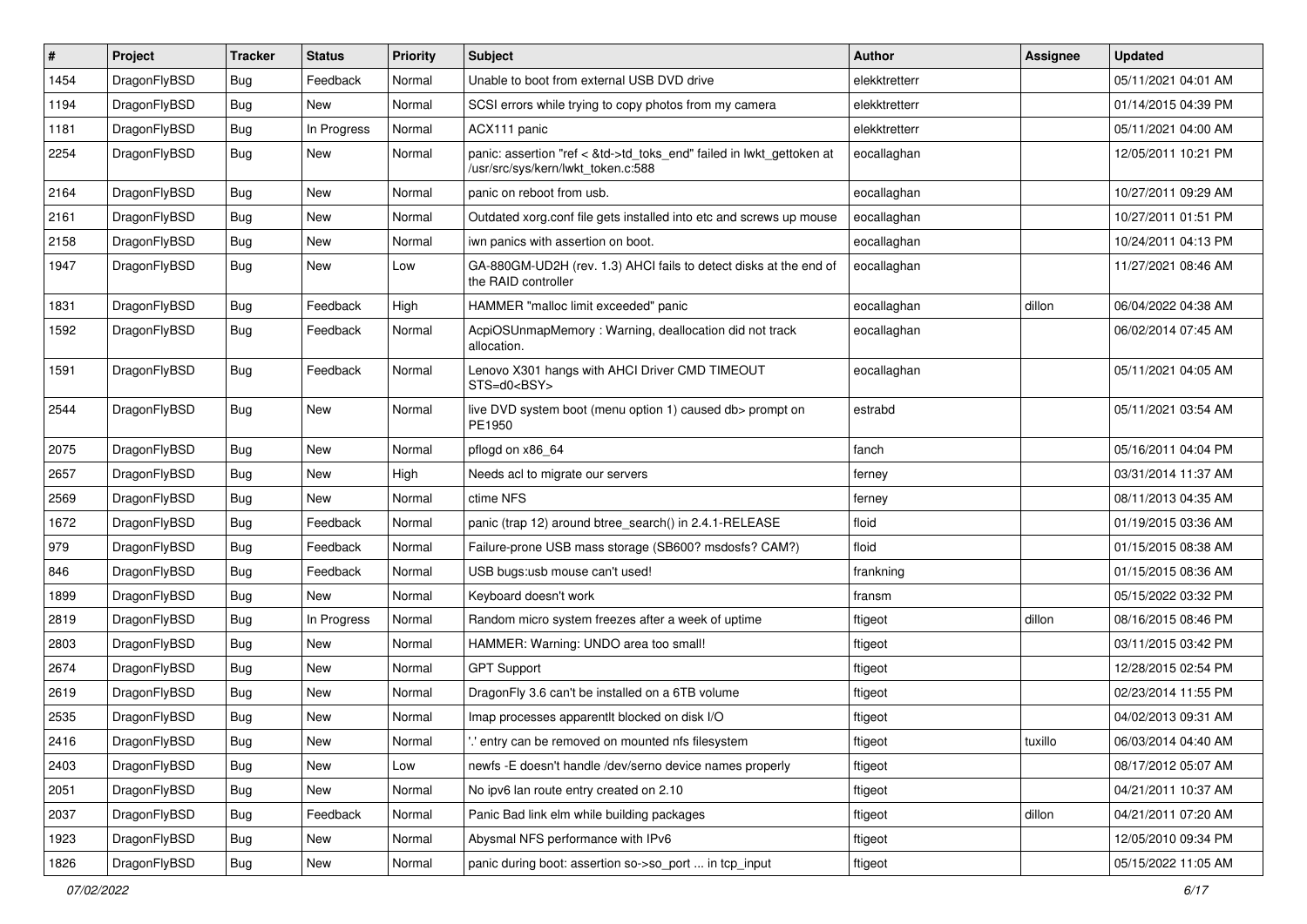| $\sharp$ | Project      | <b>Tracker</b> | <b>Status</b> | <b>Priority</b> | Subject                                                                                   | <b>Author</b> | Assignee  | <b>Updated</b>      |
|----------|--------------|----------------|---------------|-----------------|-------------------------------------------------------------------------------------------|---------------|-----------|---------------------|
| 1818     | DragonFlyBSD | Bug            | New           | Normal          | panic: Bad tailq NEXT (kqueue issue ?)                                                    | ftigeot       |           | 05/15/2022 11:40 AM |
| 1593     | DragonFlyBSD | Bug            | Feedback      | Normal          | panic: assertion: ccb == ap->ap_err_ccb in ahci_put_err_ccb                               | ftigeot       | ftigeot   | 05/15/2022 05:09 AM |
| 2577     | DragonFlyBSD | <b>Bug</b>     | New           | Normal          | virtio-blk iops performance is cpu limited on high end devices                            | gjs278        | vsrinivas | 08/01/2013 02:28 PM |
| 3165     | DragonFlyBSD | Bug            | New           | Normal          | Looping at boot time                                                                      | gop           |           | 12/28/2018 01:04 PM |
| 2095     | DragonFlyBSD | Bug            | <b>New</b>    | Low             | Running installer post-install: Unsupported DFUI transport "                              | greenrd       |           | 06/26/2011 09:20 AM |
| 2094     | DragonFlyBSD | Bug            | New           | Normal          | Segfault when gdb printing backtrace from core dump                                       | greenrd       |           | 06/25/2011 04:14 PM |
| 1563     | DragonFlyBSD | Bug            | Feedback      | Normal          | reset(1) doesn't reset terminal to the defaults                                           | hasso         |           | 03/10/2013 04:17 AM |
| 1532     | DragonFlyBSD | Bug            | New           | Low             | jemalloc doesn't work on DragonFly                                                        | hasso         | sjg       | 08/02/2011 01:14 AM |
| 1525     | DragonFlyBSD | <b>Bug</b>     | New           | Normal          | boehm-gc problems                                                                         | hasso         |           | 10/13/2012 07:13 PM |
| 1502     | DragonFlyBSD | <b>Bug</b>     | In Progress   | Normal          | Lock while deleting files from nohistory HAMMER directories                               | hasso         |           | 03/10/2013 04:28 AM |
| 1486     | DragonFlyBSD | <b>Bug</b>     | Feedback      | Normal          | Interrupt storm related to SATA DVD device                                                | hasso         |           | 05/11/2021 04:01 AM |
| 1430     | DragonFlyBSD | <b>Bug</b>     | <b>New</b>    | Normal          | Buggy $w(1)$ ?                                                                            | hasso         | alexh     | 11/24/2010 08:09 AM |
| 1428     | DragonFlyBSD | <b>Bug</b>     | Feedback      | Low             | POSIX.1e implementation is too old                                                        | hasso         | tuxillo   | 05/11/2021 04:00 AM |
| 1411     | DragonFlyBSD | <b>Bug</b>     | Feedback      | Normal          | Burning doesn't work with ahci(4)                                                         | hasso         | dillon    | 05/11/2021 04:00 AM |
| 1313     | DragonFlyBSD | Bug            | <b>New</b>    | Low             | Signal code in kernel needs major overhaul (signal queues,<br>si code, si addr)           | hasso         |           | 05/11/2021 04:00 AM |
| 884      | DragonFlyBSD | Bug            | In Progress   | High            | Performance/memory problems under filesystem IO load                                      | hasso         |           | 05/11/2021 03:50 AM |
| 2680     | DragonFlyBSD | <b>Bug</b>     | New           | Low             | boot0cfg update makes box unbootable                                                      | herrgard      |           | 06/10/2014 06:02 AM |
| 2125     | DragonFlyBSD | <b>Bug</b>     | New           | Normal          | Weird garbage in dmesg                                                                    | herrgard      |           | 08/30/2011 08:04 PM |
| 2045     | DragonFlyBSD | <b>Bug</b>     | <b>New</b>    | Normal          | ral(4): Fatal trap 12: page fault while in kernel mode (two panics)                       | herrgard      |           | 11/03/2011 05:34 PM |
| 1982     | DragonFlyBSD | <b>Bug</b>     | New           | Low             | There is no linuxulator on x86-64                                                         | herrgard      |           | 05/31/2022 02:25 PM |
| 3189     | DragonFlyBSD | <b>Bug</b>     | New           | Normal          | Allow DragonFly Mail Agent to accept an alternate config via<br>command line switch       | iang          |           | 08/16/2021 12:42 AM |
| 3029     | DragonFlyBSD | <b>Bug</b>     | <b>New</b>    | Normal          | Running DflyBSD 4.8 on FreeBSD bhyve as a guest                                           | iron          |           | 05/13/2022 04:33 AM |
| 2746     | DragonFlyBSD | <b>Bug</b>     | New           | Normal          | some fraction of xterms started from the xmonad window manager<br>get killed with SIGALRM | isenmann      | profmakx  | 12/28/2014 02:51 AM |
| 2604     | DragonFlyBSD | <b>Bug</b>     | <b>New</b>    | Normal          | dell laptop does not boot with LATEST                                                     | isenmann      |           | 11/20/2013 02:07 AM |
| 2825     | DragonFlyBSD | <b>Bug</b>     | New           | High            | 3x dhclient = hanging system (objcache exhausted)                                         | jaccovonb     | sepherosa | 05/11/2021 03:55 AM |
| 3134     | DragonFlyBSD | Bug            | New           | Normal          | RFC 3021 (/31 networks) appear to be unsupported                                          | jailbird      |           | 05/16/2018 11:03 PM |
| 2369     | DragonFlyBSD | <b>Bug</b>     | New           | Normal          | panic: Bad link elm 0xffffffe07edf6068 next->prev != elm                                  | jaydg         |           | 08/15/2012 03:04 AM |
| 2353     | DragonFlyBSD | Bug            | In Progress   | Normal          | panic: assertion "gd->gd_spinlocks_wr == 0" failed in<br>bsd4_schedulerclock              | jaydg         | alexh     | 11/28/2012 01:57 AM |
| 2308     | DragonFlyBSD | <b>Bug</b>     | New           | Normal          | System freeze when unloading snd_hda                                                      | jaydg         |           | 02/19/2012 07:15 AM |
| 2731     | DragonFlyBSD | Bug            | In Progress   | Normal          | Screen full of random colors when starting Xorg with Intel Haswell<br>HD Graphics P4600   | jkatzmaier    |           | 11/12/2014 04:08 PM |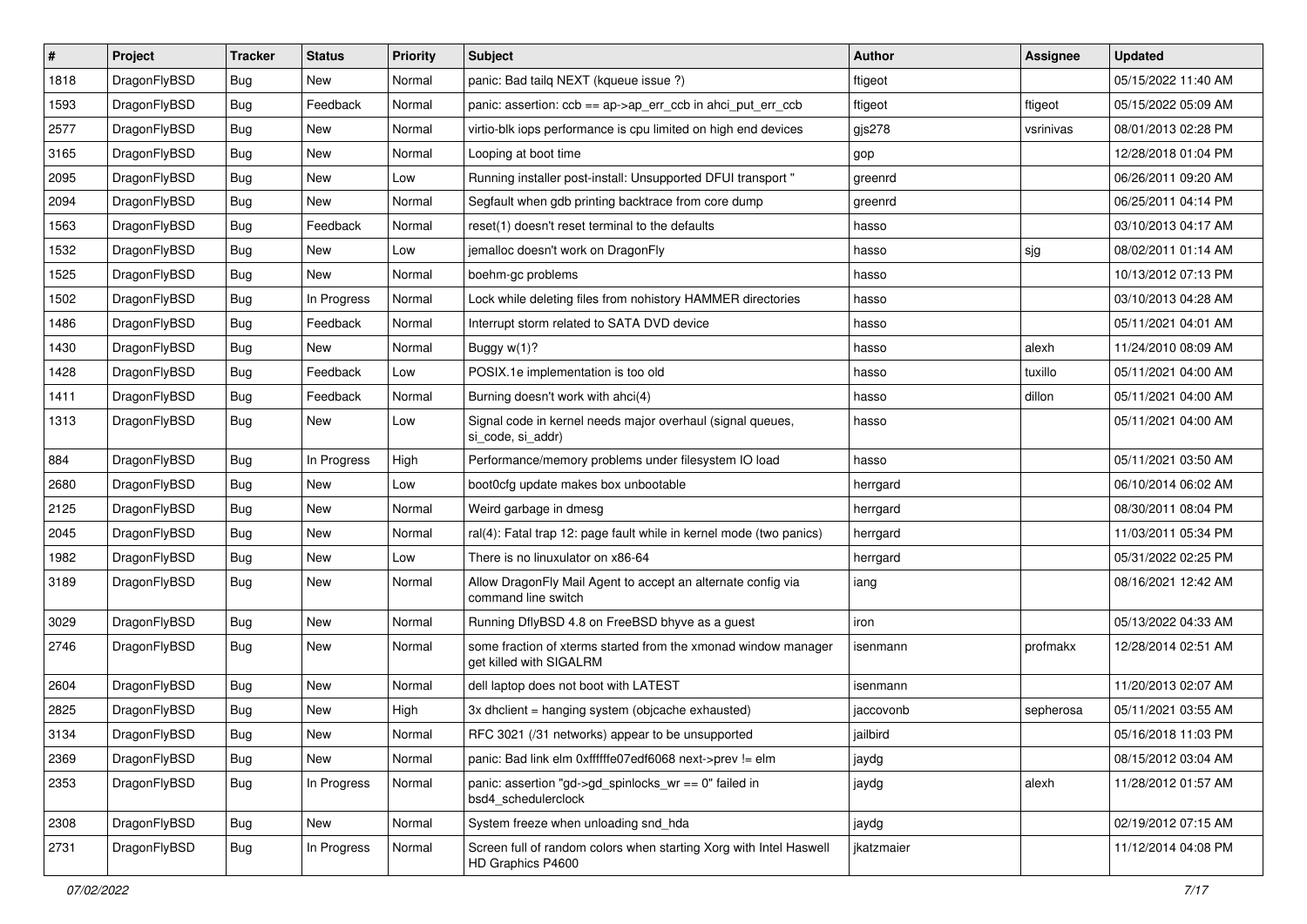| #    | Project      | <b>Tracker</b> | <b>Status</b> | <b>Priority</b> | Subject                                                                                                    | Author          | <b>Assignee</b> | <b>Updated</b>      |
|------|--------------|----------------|---------------|-----------------|------------------------------------------------------------------------------------------------------------|-----------------|-----------------|---------------------|
| 3089 | DragonFlyBSD | Bug            | In Progress   | Normal          | vtnet(4) - disable TCP checksum offload by default                                                         | jlane           | vadaszi         | 05/11/2021 04:14 AM |
| 2890 | DragonFlyBSD | Bug            | <b>New</b>    | Normal          | not able to boot usb installer on Toshiba Chromebook 2                                                     | johnnywhishbone |                 | 02/22/2016 03:42 AM |
| 2712 | DragonFlyBSD | <b>Bug</b>     | New           | Normal          | connect(2) returns EINVAL when retrying after ECONNREFUSED                                                 | jorisgio        |                 | 08/14/2014 05:31 PM |
| 2391 | DragonFlyBSD | Bug            | In Progress   | Normal          | System lock with ahci and acpi enabled on ATI RS690 chipset with<br>SMB600 sata controller                 | jorisgio        | vadaszi         | 06/03/2015 03:51 PM |
| 2568 | DragonFlyBSD | <b>Bug</b>     | New           | Normal          | AHCI panic                                                                                                 | josepht         |                 | 06/07/2013 05:52 PM |
| 2013 | DragonFlyBSD | <b>Bug</b>     | In Progress   | Normal          | oversized DMA request loop                                                                                 | josepht         |                 | 05/11/2021 04:06 AM |
| 1745 | DragonFlyBSD | <b>Bug</b>     | Feedback      | Normal          | kmalloc panic                                                                                              | josepht         |                 | 05/11/2021 04:05 AM |
| 1330 | DragonFlyBSD | Bug            | Feedback      | Normal          | Hammer, usb disk, SYNCHRONIZE CACHE failure                                                                | josepht         |                 | 06/02/2014 04:56 AM |
| 1717 | DragonFlyBSD | Bug            | Feedback      | Normal          | HAMMER panic in hammer_cursor_down()                                                                       | josepht1        |                 | 05/11/2021 04:05 AM |
| 2245 | DragonFlyBSD | <b>Bug</b>     | New           | Normal          | panic: assertion "ref < &td->td_toks_end" failed in lwkt_gettoken at<br>/usr/src/sys/kern/lwkt_token.c:588 | juanfra684      |                 | 11/22/2011 07:41 PM |
| 2153 | DragonFlyBSD | <b>Bug</b>     | New           | Normal          | Too many unuseful warnings at boot                                                                         | juanfra684      |                 | 10/18/2011 10:16 PM |
| 3228 | DragonFlyBSD | Bug            | <b>New</b>    | Low             | pfi_kif_unref: state refcount <= 0 in dmesg                                                                | justin          |                 | 03/05/2021 06:39 AM |
| 2444 | DragonFlyBSD | <b>Bug</b>     | New           | Normal          | Crash during Hammer overnight cleanup                                                                      | justin          |                 | 11/04/2012 07:58 AM |
| 2090 | DragonFlyBSD | <b>Bug</b>     | Feedback      | Normal          | snd_hda does not support headphone automute                                                                | justin          |                 | 03/29/2012 08:03 PM |
| 385  | DragonFlyBSD | Bug            | Feedback      | Low             | Mail archive address removal                                                                               | justin          | justin          | 03/09/2013 11:24 AM |
| 2645 | DragonFlyBSD | Bug            | New           | Normal          | panic with dsched fq and ioprio                                                                            | jyoung15        |                 | 02/20/2014 07:29 AM |
| 1727 | DragonFlyBSD | <b>Bug</b>     | Feedback      | Normal          | CD boot panic (2.6.1) (usb?)                                                                               | kiril           |                 | 05/15/2022 05:10 AM |
| 2529 | DragonFlyBSD | Bug            | <b>New</b>    | Low             | Sundance network adapter is not detected and attached                                                      | kworr           |                 | 03/25/2013 02:29 AM |
| 2421 | DragonFlyBSD | <b>Bug</b>     | New           | High            | Kernel panic: vm fault: page 0xc0f70000 not busy!                                                          | lentferj        |                 | 10/03/2012 08:16 AM |
| 2288 | DragonFlyBSD | Bug            | Feedback      | Normal          | Random IO performance loss introduced since January 1st                                                    | lentferj        |                 | 01/23/2013 04:21 PM |
| 1939 | DragonFlyBSD | <b>Bug</b>     | <b>New</b>    | Normal          | Panic on nightly build and stress test box                                                                 | lentferj        |                 | 12/18/2010 08:41 AM |
| 1916 | DragonFlyBSD | <b>Bug</b>     | New           | Normal          | Constant crashes on x86 64 with UFS                                                                        | lentferj        |                 | 11/21/2010 07:40 PM |
| 2892 | DragonFlyBSD | Bug            | <b>New</b>    | Normal          | swap_pager:indefinite wait bufferf error                                                                   | <b>Ihmwzy</b>   |                 | 02/21/2016 10:32 PM |
| 3310 | DragonFlyBSD | <b>Bug</b>     | In Progress   | Normal          | NVMM+QEMU fail to boot with UEFI: Mem Assist Failed<br>[gpa=0xfffffff0]                                    | liweitianux     |                 | 01/11/2022 03:22 PM |
| 3028 | DragonFlyBSD | <b>Bug</b>     | In Progress   | Normal          | installer: confusion of set/get disk encryption passphrase dialogs                                         | liweitianux     | tuxillo         | 06/03/2022 05:13 PM |
| 2917 | DragonFlyBSD | Bug            | New           | Normal          | da8: reading primary partition table: error accessing offset<br>000000000000 for 512                       | liweitianux     |                 | 05/11/2021 08:43 PM |
| 2565 | DragonFlyBSD | <b>Bug</b>     | New           | Normal          | "ifconfig ix0 up" panic                                                                                    | Itpig402a       |                 | 06/03/2013 05:46 AM |
| 2434 | DragonFlyBSD | <b>Bug</b>     | New           | Normal          | BTX Halted - Boot fails on USB/GUI                                                                         | lucmv           |                 | 10/17/2012 08:12 PM |
| 2808 | DragonFlyBSD | <b>Bug</b>     | New           | Normal          | X freeze by switching between X and VT - results in black screen                                           | lukesky333      |                 | 05/11/2021 03:55 AM |
| 2531 | DragonFlyBSD | <b>Bug</b>     | New           | Normal          | camcontrol fails to disable APM                                                                            | m.lombardi85    |                 | 03/23/2013 12:28 PM |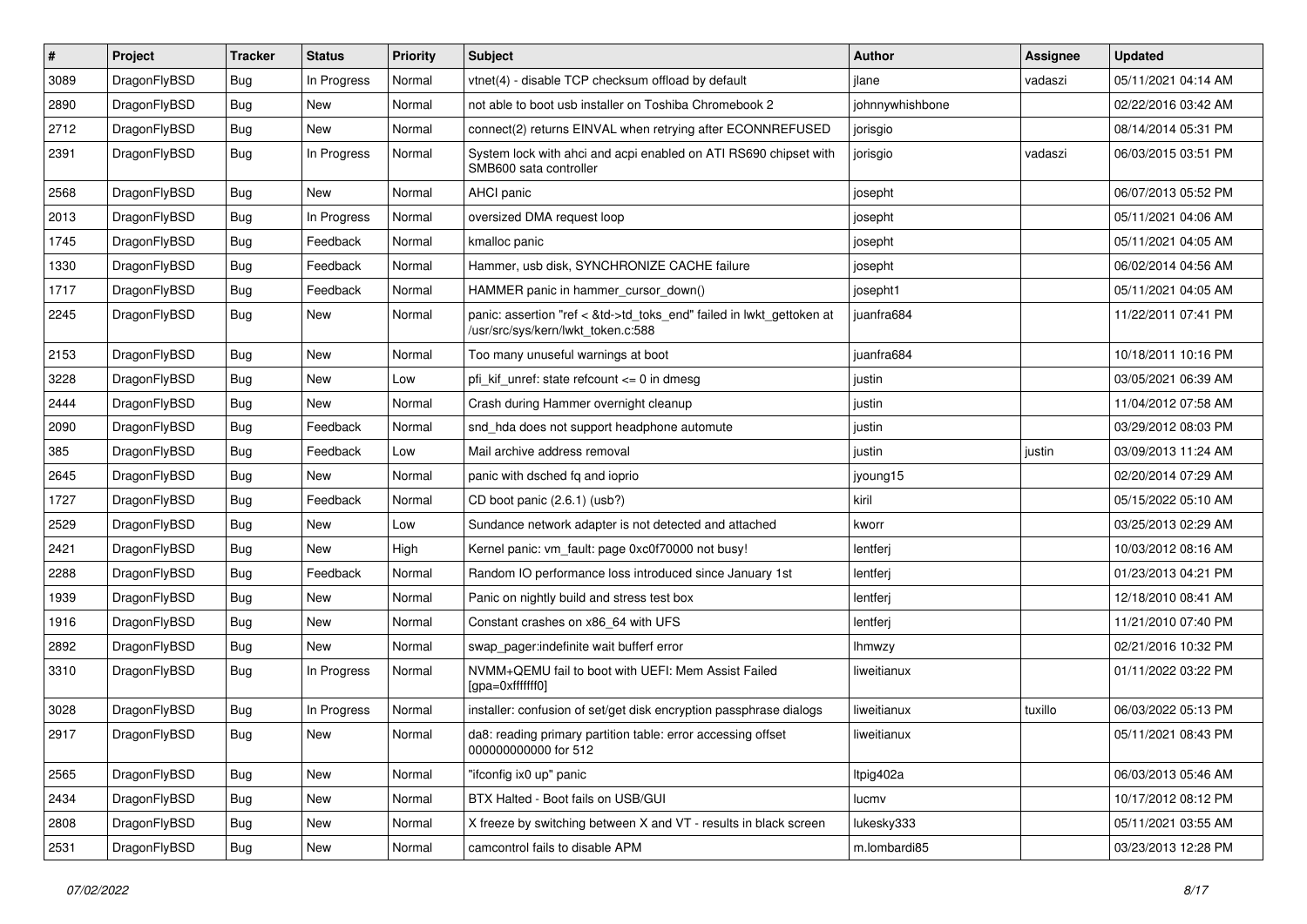| $\vert$ # | <b>Project</b> | <b>Tracker</b> | <b>Status</b> | <b>Priority</b> | <b>Subject</b>                                                                                            | Author                 | <b>Assignee</b> | <b>Updated</b>      |
|-----------|----------------|----------------|---------------|-----------------|-----------------------------------------------------------------------------------------------------------|------------------------|-----------------|---------------------|
| 2370      | DragonFlyBSD   | Bug            | New           | Normal          | panic: ffs valloc: dup alloc                                                                              | marino                 | vsrinivas       | 02/01/2013 09:28 AM |
| 2167      | DragonFlyBSD   | Bug            | New           | Normal          | shutdown/reboot fails after uptime msg                                                                    | marino                 |                 | 11/28/2011 03:01 AM |
| 2092      | DragonFlyBSD   | <b>Bug</b>     | New           | Normal          | Panic: Bad link elm 0x next->prev != elm                                                                  | masterblaster          | dillon          | 12/04/2011 12:49 PM |
| 3035      | DragonFlyBSD   | <b>Bug</b>     | New           | Normal          | panic: assertion "cpu $>= 0$ && cpu < ncpus" failed in netisr cpuport<br>at /usr/src/sys/net/netisr2.h:87 | masu                   |                 | 05/11/2017 01:24 AM |
| 2809      | DragonFlyBSD   | <b>Bug</b>     | <b>New</b>    | Normal          | hammer mirror-stream                                                                                      | masu                   |                 | 04/10/2015 12:33 AM |
| 1860      | DragonFlyBSD   | Bug            | Feedback      | Normal          | Panic while creating UFS fs on vn(4) for initrd                                                           | matthias               |                 | 02/29/2012 07:16 AM |
| 2067      | DragonFlyBSD   | <b>Bug</b>     | <b>New</b>    | Normal          | sound/pcm: "play interrupt timeout, channel dead"                                                         | matthiasr              |                 | 05/11/2021 03:55 AM |
| 2598      | DragonFlyBSD   | Bug            | <b>New</b>    | Normal          | i386 via USB Booting                                                                                      | mbzadegan              |                 | 10/21/2013 02:28 AM |
| 2644      | DragonFlyBSD   | Bug            | Feedback      | Normal          | 3.6.0-REL trap 9 on boot                                                                                  | memmerto               |                 | 11/27/2021 08:08 AM |
| 1293      | DragonFlyBSD   | <b>Bug</b>     | <b>New</b>    | Normal          | 2.2.1-REL Installer Request                                                                               | mk                     | tuxillo         | 05/11/2021 04:00 AM |
| 3317      | DragonFlyBSD   | <b>Bug</b>     | In Progress   | Normal          | Network vtnet0 not working on Hetzner cloud                                                               | mneumann               |                 | 06/18/2022 03:55 AM |
| 3235      | DragonFlyBSD   | <b>Bug</b>     | <b>New</b>    | Normal          | Kernel panic in devfs_vnops.c                                                                             | mneumann               |                 | 04/28/2020 07:00 AM |
| 3222      | DragonFlyBSD   | <b>Bug</b>     | <b>New</b>    | Normal          | gcc - undefined reference to '__atomic_load' (missing libatomic?)                                         | mneumann               |                 | 02/08/2020 02:45 AM |
| 3111      | DragonFlyBSD   | Bug            | In Progress   | High            | Mouse lags every second heavily under X11                                                                 | mneumann               |                 | 12/12/2017 09:46 PM |
| 2972      | DragonFlyBSD   | <b>Bug</b>     | <b>New</b>    | Normal          | ipfw3 "deny to me" does not work correctly                                                                | mneumann               |                 | 12/27/2016 12:11 PM |
| 2881      | DragonFlyBSD   | <b>Bug</b>     | <b>New</b>    | Normal          | Pulseaudio hangs/resets system when starting X11                                                          | mneumann               |                 | 01/09/2016 03:08 AM |
| 2788      | DragonFlyBSD   | <b>Bug</b>     | <b>New</b>    | Normal          | ioctl GSLICEINFO: Not working for vnode slice                                                             | mneumann               |                 | 02/12/2015 07:49 AM |
| 3218      | DragonFlyBSD   | <b>Bug</b>     | <b>New</b>    | Normal          | Kernel panics are not sent to comconsole when booted over EFI                                             | mqudsi                 |                 | 12/02/2019 08:52 PM |
| 168       | DragonFlyBSD   | <b>Bug</b>     | In Progress   | Normal          | Livelocked limit engaged while trying to setup IPW wireless                                               | mschacht               | sepherosa       | 05/11/2021 04:05 AM |
| 1144      | DragonFlyBSD   | <b>Bug</b>     | Feedback      | Normal          | Incorrect clock under KVM                                                                                 | msylvan                |                 | 03/09/2013 01:17 PM |
| 679       | DragonFlyBSD   | <b>Bug</b>     | <b>New</b>    | Low             | Netgraph backward compatibility for old *LEN constants                                                    | nant                   | nant            | 02/18/2014 05:45 AM |
| 2104      | DragonFlyBSD   | Bug            | New           | Normal          | network configuration seg. fault on install CD                                                            | navratil               |                 | 07/26/2011 07:55 AM |
| 2958      | DragonFlyBSD   | Bug            | Feedback      | Normal          | Hammer FS dies during pruning after massive write load                                                    | neilb                  |                 | 10/11/2016 04:20 AM |
| 2957      | DragonFlyBSD   | <b>Bug</b>     | Feedback      | Normal          | swapoff -a followed by swapon -a doesn't give your swap back                                              | neilb                  |                 | 10/09/2016 04:17 AM |
| 3215      | DragonFlyBSD   | <b>Bug</b>     | New           | Normal          | Hang in tcdrain(3) after write(3)                                                                         | noloader               |                 | 11/25/2019 03:08 PM |
| 2622      | DragonFlyBSD   | <b>Bug</b>     | <b>New</b>    | Normal          | VAIO FIT15E fn keys support                                                                               | nonsolosoft            |                 | 12/31/2013 01:31 AM |
| 2621      | DragonFlyBSD   | <b>Bug</b>     | <b>New</b>    | Normal          | core dump using cdrom                                                                                     | nonsolosoft            |                 | 12/27/2013 12:43 AM |
| 2412      | DragonFlyBSD   | <b>Bug</b>     | <b>New</b>    | Normal          | wlan0 fails to get address via dhclient                                                                   | nonsolosoft            |                 | 08/30/2012 05:55 AM |
| 2182      | DragonFlyBSD   | <b>Bug</b>     | <b>New</b>    | Normal          | if msk PHY FIFO underrun/overflow                                                                         | nonsolosoft            |                 | 09/03/2012 06:39 AM |
| 1193      | DragonFlyBSD   | Bug            | New           | Normal          | kernel doesn't recognize cdrom drive                                                                      | nonsolosoft            |                 | 01/25/2014 09:11 PM |
| 3052      | DragonFlyBSD   | Bug            | New           | Normal          | panic DragonFly v4.8.1-RELEASE by mounting a malformed NTFS<br>image [64.000]                             | open.source@ribose.com |                 | 08/14/2017 03:22 AM |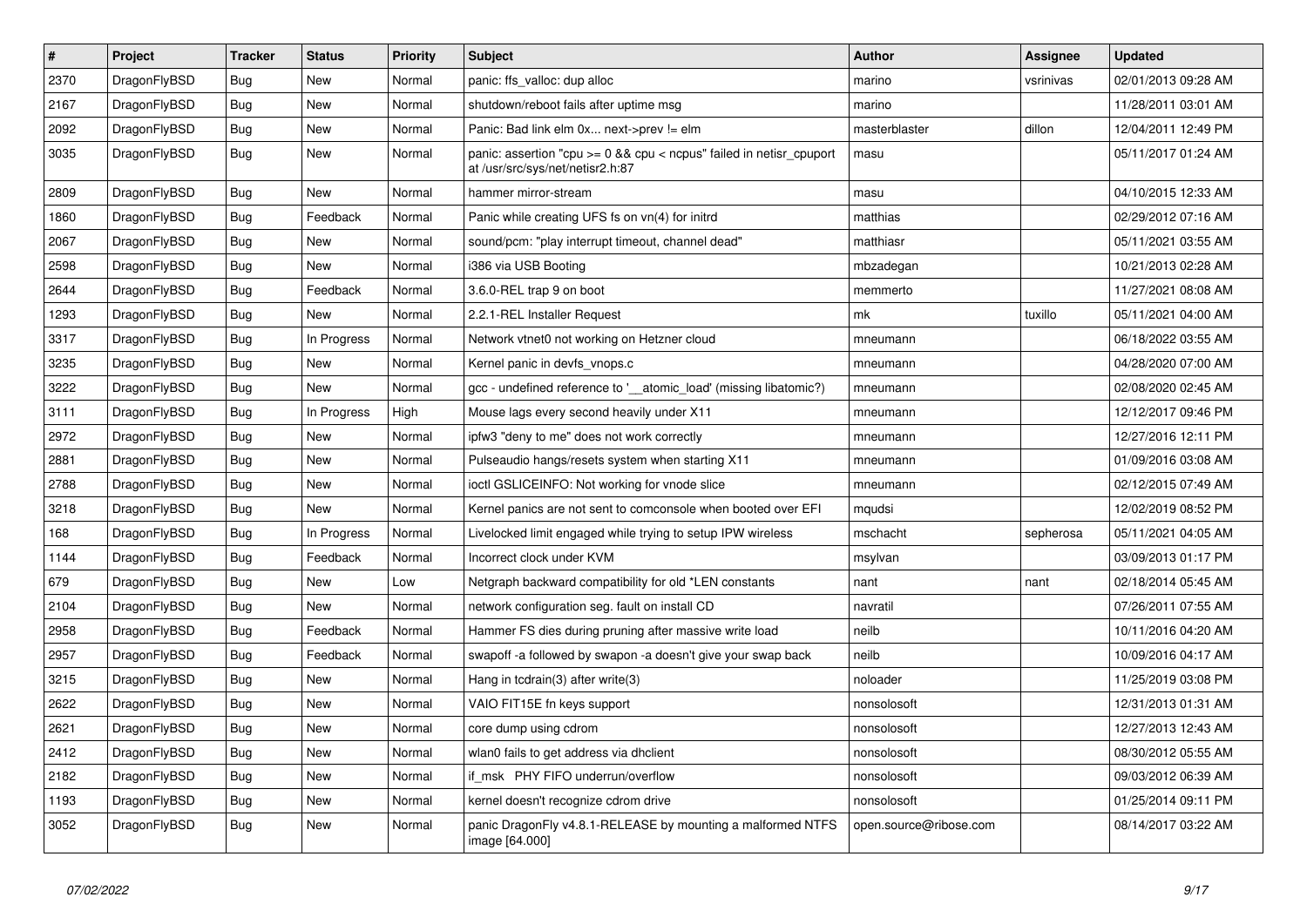| $\vert$ # | <b>Project</b> | <b>Tracker</b> | <b>Status</b> | <b>Priority</b> | <b>Subject</b>                                                                                                     | <b>Author</b>          | Assignee | <b>Updated</b>      |
|-----------|----------------|----------------|---------------|-----------------|--------------------------------------------------------------------------------------------------------------------|------------------------|----------|---------------------|
| 3051      | DragonFlyBSD   | <b>Bug</b>     | <b>New</b>    | Normal          | panic DragonFly v4.8.1-RELEASE by mounting a malformed NTFS<br>image [12.000]                                      | open.source@ribose.com |          | 08/14/2017 03:20 AM |
| 3049      | DragonFlyBSD   | <b>Bug</b>     | <b>New</b>    | Normal          | panic DragonFly v4.8.1-RELEASE by mounting a malformed<br>msdosfs image [12.128]                                   | open.source@ribose.com |          | 08/14/2017 02:53 AM |
| 2802      | DragonFlyBSD   | <b>Bug</b>     | <b>New</b>    | Normal          | USB Wifi urtwn0 crash from cd boot                                                                                 | opvalues               |          | 03/10/2015 01:07 AM |
| 2799      | DragonFlyBSD   | Bug            | <b>New</b>    | Normal          | Fatal trap 12 caused by moused(8) -p/dev/cual0                                                                     | opvalues               |          | 03/04/2015 11:01 PM |
| 3152      | DragonFlyBSD   | Bug            | Feedback      | Normal          | Console's size in ttyv0 and single user mode is sticking to 80x25,<br>while ttyv1 can make use of the whole screen | overtime               |          | 02/24/2019 01:08 AM |
| 3107      | DragonFlyBSD   | Bug            | <b>New</b>    | Low             | ACPI interrupt storm when loading i915 on Lenovo T460                                                              | oyvinht                |          | 07/15/2020 07:01 AM |
| 2874      | DragonFlyBSD   | <b>Bug</b>     | New           | Normal          | make world DESTDIR=/emptydir fails                                                                                 | pascii                 |          | 12/25/2015 07:04 AM |
| 2117      | DragonFlyBSD   | Bug            | New           | High            | ACPI and/or bce(4) problem with 2.11.0.673.g0d557 on HP DL380<br>G6                                                | pauska                 |          | 08/22/2011 10:15 AM |
| 2898      | DragonFlyBSD   | Bug            | New           | Normal          | <b>HAMMER</b> panic                                                                                                | pavalos                |          | 11/03/2018 07:05 AM |
| 2526      | DragonFlyBSD   | <b>Bug</b>     | New           | Normal          | hammer cleanup doesn't run on first day of DST                                                                     | pavalos                |          | 10/18/2016 05:28 PM |
| 2248      | DragonFlyBSD   | Bug            | New           | Normal          | sysctl panic                                                                                                       | pavalos                |          | 11/23/2011 06:23 PM |
| 2199      | DragonFlyBSD   | <b>Bug</b>     | New           | Normal          | screen segfaults if utmpx isn't present                                                                            | pavalos                |          | 11/15/2011 10:52 PM |
| 2099      | DragonFlyBSD   | Bug            | New           | Normal          | page fault panic in vm system                                                                                      | pavalos                |          | 07/10/2011 08:51 AM |
| 2048      | DragonFlyBSD   | <b>Bug</b>     | New           | Normal          | panic: ffs sync: rofs mod                                                                                          | pavalos                |          | 04/12/2011 05:45 AM |
| 2008      | DragonFlyBSD   | Bug            | New           | Normal          | lwkt setcpu remote: td->td flags 00800621 console flood                                                            | pavalos                |          | 03/06/2011 09:37 PM |
| 1969      | DragonFlyBSD   | <b>Bug</b>     | New           | Normal          | pf-related network problem                                                                                         | pavalos                | lentferj | 02/01/2011 06:57 PM |
| 1949      | DragonFlyBSD   | Bug            | New           | Normal          | iwn panic                                                                                                          | pavalos                |          | 01/30/2011 03:21 AM |
| 1946      | DragonFlyBSD   | <b>Bug</b>     | <b>New</b>    | Normal          | ieee80211 panic                                                                                                    | pavalos                | josepht  | 01/27/2011 06:00 PM |
| 1769      | DragonFlyBSD   | Bug            | <b>New</b>    | Normal          | panic: assertion: _tp->tt_msg->tt_cpuid == mycpuid in<br>tcp callout active                                        | pavalos                | sjg      | 05/15/2022 11:07 AM |
| 599       | DragonFlyBSD   | <b>Bug</b>     | <b>New</b>    | Urgent          | 1.9.0 reproducable panic                                                                                           | pavalos                |          | 12/22/2010 01:08 AM |
| 3226      | DragonFlyBSD   | <b>Bug</b>     | <b>New</b>    | Normal          | Xorg freezes in vm: thread stuck in "objtrm1"                                                                      | peeter                 |          | 04/08/2020 02:10 AM |
| 2970      | DragonFlyBSD   | <b>Bug</b>     | <b>New</b>    | Normal          | kernel 4.7: "Is -I" causes panic on UDF filesystem: "bgetvp -<br>overlapping buffer"                               | peeter                 |          | 12/21/2016 02:46 AM |
| 1943      | DragonFlyBSD   | Bug            | <b>New</b>    | Normal          | hammer assertion panic                                                                                             | peter                  |          | 12/27/2010 12:45 AM |
| 1990      | DragonFlyBSD   | <b>Bug</b>     | <b>New</b>    | Normal          | /mnt too large to mount                                                                                            | peur.neu               |          | 02/16/2011 11:24 PM |
| 1951      | DragonFlyBSD   | Bug            | <b>New</b>    | Normal          | dma_timeouts at phyaddr on a good hdd                                                                              | peur.neu               |          | 01/04/2011 07:12 AM |
| 3247      | DragonFlyBSD   | <b>Bug</b>     | New           | Normal          | Kernel panic doing nothing much                                                                                    | phma                   |          | 09/12/2020 11:40 PM |
| 2816      | DragonFlyBSD   | Bug            | <b>New</b>    | Normal          | A multitasking process being debugged can get stuck                                                                | phma                   |          | 05/19/2015 03:57 AM |
| 2611      | DragonFlyBSD   | <b>Bug</b>     | New           | Normal          | Change in IP address results in network not working                                                                | phma                   |          | 12/05/2013 07:55 PM |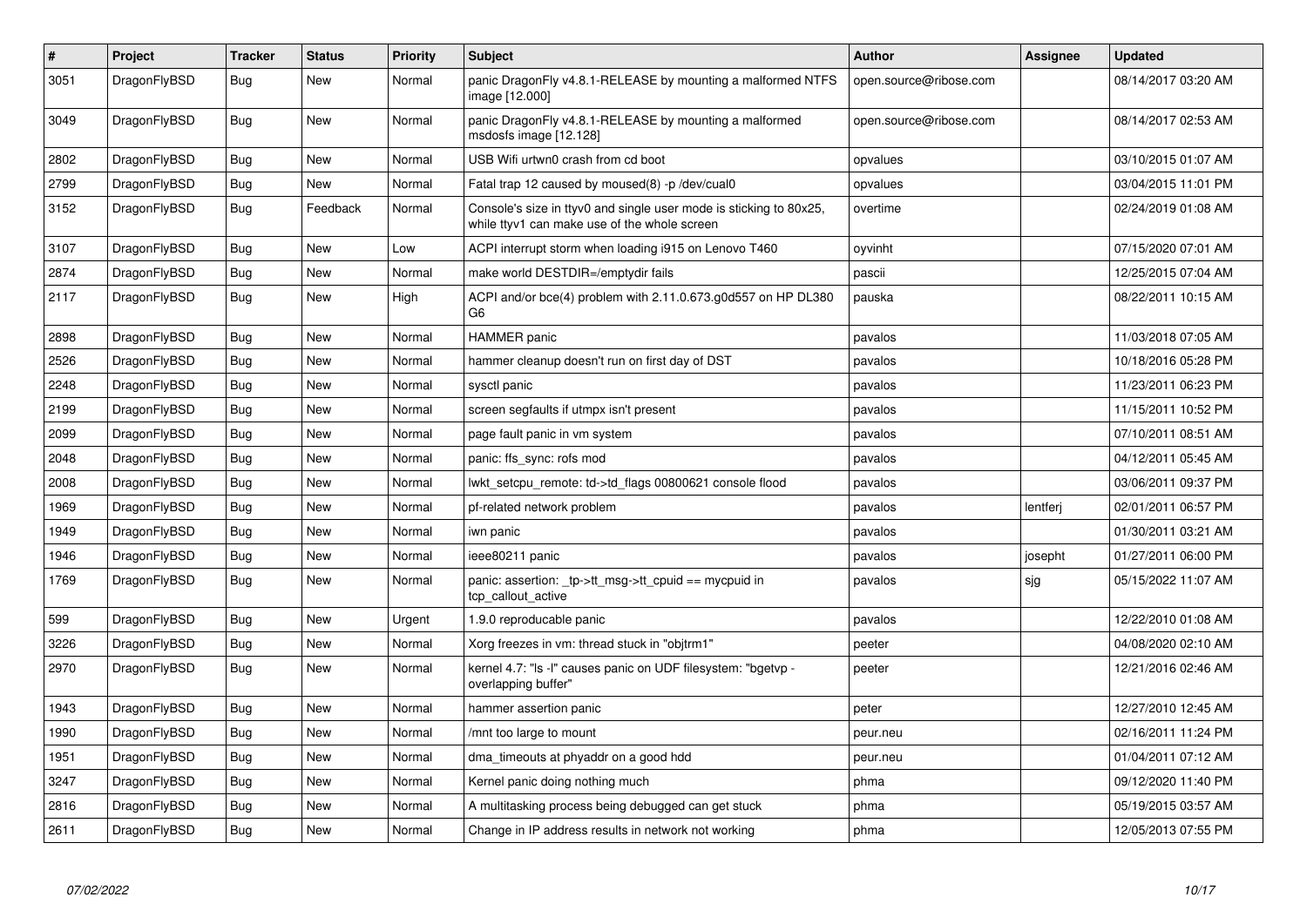| ∦    | Project      | <b>Tracker</b> | <b>Status</b> | <b>Priority</b> | <b>Subject</b>                                                                                                                                                                                    | <b>Author</b> | <b>Assignee</b> | <b>Updated</b>      |
|------|--------------|----------------|---------------|-----------------|---------------------------------------------------------------------------------------------------------------------------------------------------------------------------------------------------|---------------|-----------------|---------------------|
| 2557 | DragonFlyBSD | <b>Bug</b>     | New           | Normal          | stock 3.4.1 kernel halts during booting if dm and dm target crypt<br>are loaded and RAID controller is present                                                                                    | phma          |                 | 05/12/2013 10:38 PM |
| 2552 | DragonFlyBSD | <b>Bug</b>     | <b>New</b>    | Low             | hammer recovery should indicate progress                                                                                                                                                          | phma          |                 | 05/03/2013 12:13 AM |
| 2547 | DragonFlyBSD | Bug            | <b>New</b>    | High            | crashed while doing a dry run of pkg rolling-replace                                                                                                                                              | phma          |                 | 04/18/2013 10:40 PM |
| 2389 | DragonFlyBSD | <b>Bug</b>     | <b>New</b>    | Normal          | computer crashed while listing processes                                                                                                                                                          | phma          |                 | 06/18/2012 02:49 PM |
| 2387 | DragonFlyBSD | <b>Bug</b>     | <b>New</b>    | Normal          | hammer ignores -t during dedup                                                                                                                                                                    | phma          |                 | 06/17/2012 12:30 PM |
| 2331 | DragonFlyBSD | Bug            | New           | Normal          | reading mouse mode from unopen file descriptor hangs mouse<br>driver                                                                                                                              | phma          |                 | 03/14/2012 09:43 AM |
| 2311 | DragonFlyBSD | Bug            | <b>New</b>    | Normal          | Xorg crash having something to do with drm                                                                                                                                                        | phma          |                 | 02/22/2012 09:59 AM |
| 2306 | DragonFlyBSD | Bug            | <b>New</b>    | Normal          | a crash starts the kernel debugger in text mode, but just reboots in X                                                                                                                            | phma          |                 | 02/11/2012 08:02 PM |
| 1559 | DragonFlyBSD | Bug            | <b>New</b>    | Normal          | kernel trap                                                                                                                                                                                       | phma          |                 | 11/27/2021 08:43 AM |
| 3302 | DragonFlyBSD | <b>Bug</b>     | New           | Normal          | Will not boot on System76 Lemur Pro (lemp10)                                                                                                                                                      | piecuch       |                 | 11/03/2021 10:21 AM |
| 3298 | DragonFlyBSD | <b>Bug</b>     | <b>New</b>    | Normal          | Running "w" and having logged in via XDM through VNC, "w" prints<br>an extra error message                                                                                                        | piecuch       |                 | 10/25/2021 09:16 AM |
| 3239 | DragonFlyBSD | Bug            | <b>New</b>    | Normal          | unable to SIGKILL glitched emacs                                                                                                                                                                  | piecuch       |                 | 05/26/2020 03:30 AM |
| 3238 | DragonFlyBSD | Bug            | <b>New</b>    | Normal          | race conditions when printing from vkernel console                                                                                                                                                | piecuch       |                 | 05/19/2020 02:50 PM |
| 2496 | DragonFlyBSD | Bug            | <b>New</b>    | Normal          | NTFS malloc limit exceeded                                                                                                                                                                        | plasmob       | tuxillo         | 02/19/2013 08:47 AM |
| 3245 | DragonFlyBSD | Bug            | <b>New</b>    | Normal          | panic: free: guard1x fail, i915 load from loader.conf                                                                                                                                             | polachok      |                 | 08/21/2020 10:36 AM |
| 1101 | DragonFlyBSD | Bug            | Feedback      | Normal          | ohci related panic                                                                                                                                                                                | polachok      |                 | 05/11/2021 04:00 AM |
| 1577 | DragonFlyBSD | Bug            | Feedback      | Normal          | panic: assertion: leaf->base.obj id == ip->obj id in<br>hammer ip delete range                                                                                                                    | qhwt+dfly     |                 | 05/11/2021 04:01 AM |
| 1387 | DragonFlyBSD | Bug            | Feedback      | Normal          | zero-size malloc and ps: kvm getprocs: Bad address                                                                                                                                                | qhwt+dfly     |                 | 05/11/2021 04:00 AM |
| 1368 | DragonFlyBSD | <b>Bug</b>     | In Progress   | Normal          | suspend signal race?                                                                                                                                                                              | qhwt+dfly     |                 | 05/11/2021 03:51 AM |
| 570  | DragonFlyBSD | Bug            | Feedback      | Normal          | 1.8.x: ACPI problems                                                                                                                                                                              | qhwt+dfly     |                 | 06/02/2014 03:45 AM |
| 1942 | DragonFlyBSD | Bug            | <b>New</b>    | Normal          | locking against myself in getcacheblk()?                                                                                                                                                          | qhwt.dfly     |                 | 05/31/2022 02:15 PM |
| 1917 | DragonFlyBSD | <b>Bug</b>     | <b>New</b>    | Normal          | panic: assertion: (RB_EMPTY(&ip->rec_tree) && (ip->flags &<br>HAMMER INODE XDIRTY) == 0)    (!RB EMPTY(&ip->rec tree)<br>&& (ip->flags & HAMMER_INODE_XDIRTY) != 0) in<br>hammer flush inode done | qhwt.dfly     |                 | 11/24/2010 03:23 AM |
| 1876 | DragonFlyBSD | <b>Bug</b>     | <b>New</b>    | Normal          | devfs in jail + logging out from console(ttyv1+) -> panic                                                                                                                                         | qhwt.dfly     | tuxillo         | 05/31/2022 03:24 PM |
| 2371 | DragonFlyBSD | Bug            | <b>New</b>    | Normal          | Timezone problem with America/Sao Paulo                                                                                                                                                           | raitech       |                 | 05/17/2012 01:42 PM |
| 1560 | DragonFlyBSD | Bug            | Feedback      | Normal          | Unable to modify partition table on ThinkPad T61p during install                                                                                                                                  | rehsack       |                 | 01/15/2015 08:57 AM |
| 3313 | DragonFlyBSD | <b>Bug</b>     | New           | Normal          | Can't boot from my live USB at all. The kernel loading process<br>hangs.                                                                                                                          | rempas        |                 | 06/03/2022 12:16 AM |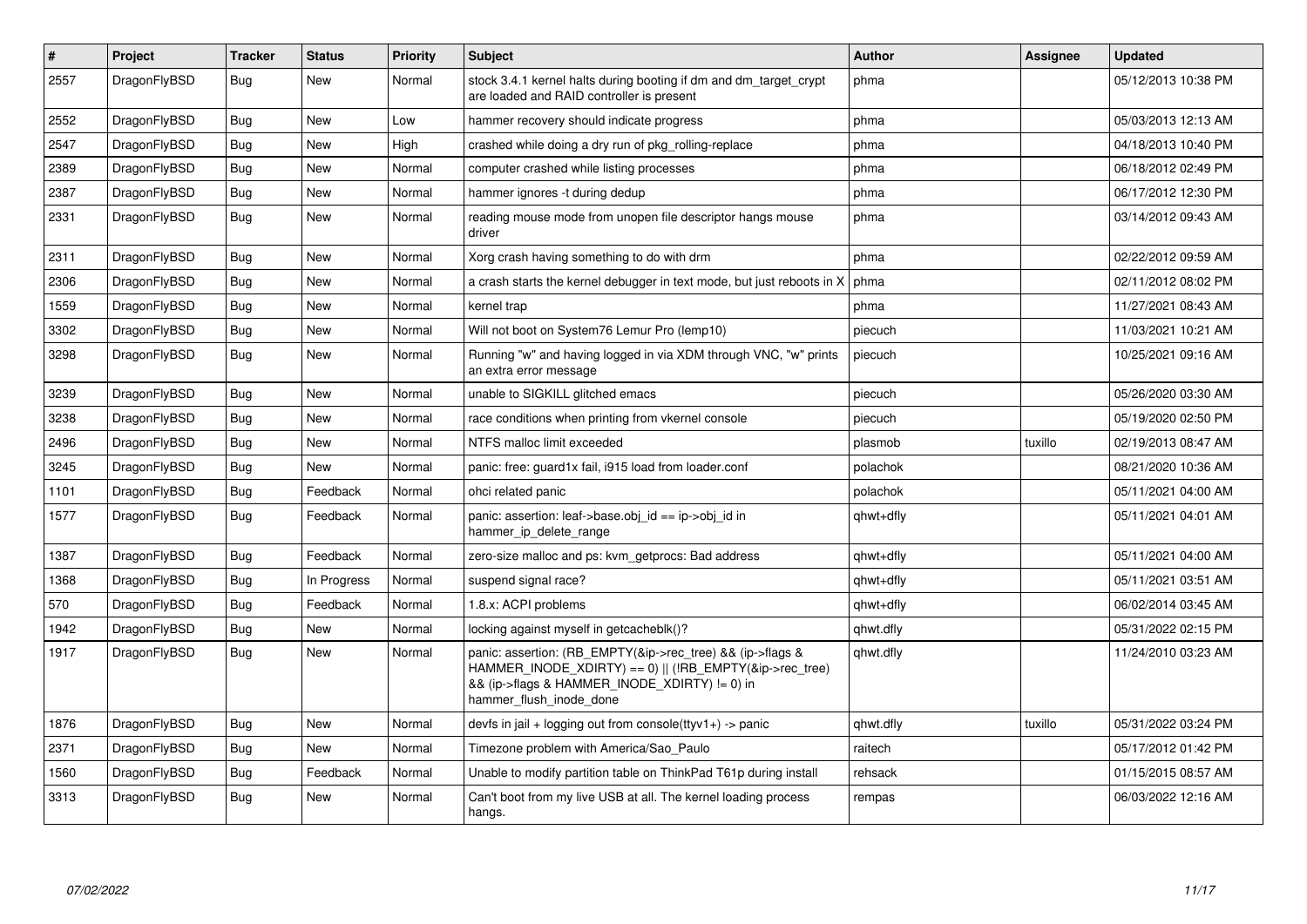| $\#$ | Project      | <b>Tracker</b> | <b>Status</b> | <b>Priority</b> | Subject                                                                                                                                                  | Author       | Assignee | <b>Updated</b>      |
|------|--------------|----------------|---------------|-----------------|----------------------------------------------------------------------------------------------------------------------------------------------------------|--------------|----------|---------------------|
| 2822 | DragonFlyBSD | Bug            | <b>New</b>    | Normal          | USB 3.0 stick throws "reading primary partition table: error<br>accessing offset 000[] for 152" error, while the stick works on any<br>other OS I tested | revuwa       | profmakx | 06/29/2015 05:56 AM |
| 2675 | DragonFlyBSD | <b>Bug</b>     | <b>New</b>    | Low             | Ultimate N WiFi Link 5300 get iwn_intr: fatal firmware error on 5GHz                                                                                     | revuwa       |          | 05/11/2021 04:07 AM |
| 1836 | DragonFlyBSD | <b>Bug</b>     | <b>New</b>    | Normal          | Incorrect TCP checksum show up in tcpdump                                                                                                                | robgar1      |          | 05/15/2022 11:22 AM |
| 2430 | DragonFlyBSD | <b>Bug</b>     | <b>New</b>    | Normal          | Alternate Password Hash method                                                                                                                           | robin.carey1 |          | 10/07/2012 06:28 AM |
| 2138 | DragonFlyBSD | Bug            | <b>New</b>    | Normal          | > 100% CPU usage                                                                                                                                         | robin.carey1 |          | 09/26/2011 12:20 PM |
| 600  | DragonFlyBSD | <b>Bug</b>     | <b>New</b>    | Low             | /sys/libkern/karc4random                                                                                                                                 | robin carey5 | profmakx | 01/19/2015 03:07 AM |
| 2626 | DragonFlyBSD | Bug            | <b>New</b>    | Normal          | iwn driver drops with error: "firmware error 'iwn intr: fatal firmware<br>error""                                                                        | rodyaj       |          | 01/09/2014 05:50 AM |
| 2738 | DragonFlyBSD | Bug            | <b>New</b>    | Normal          | Hammer: Strange behavior when trying to recover old version of<br>moved file                                                                             | roland       |          | 11/20/2014 08:02 AM |
| 3141 | DragonFlyBSD | <b>Bug</b>     | <b>New</b>    | Normal          | dhclient blocks boot process                                                                                                                             | rowo         |          | 12/16/2018 11:01 AM |
| 2887 | DragonFlyBSD | Bug            | <b>New</b>    | Low             | Missing extattr_namespace_to_string and<br>extattr_string_to_namespace functions                                                                         | rubenk       |          | 02/06/2016 05:09 AM |
| 2423 | DragonFlyBSD | Bug            | <b>New</b>    | Urgent          | After multiple panics/locks, hitting KKASSERT in<br>hammer_init_cursor                                                                                   | rumcic       |          | 09/18/2012 02:28 AM |
| 2080 | DragonFlyBSD | Bug            | <b>New</b>    | Normal          | panic: lockmgr thrd_sleep: called from interrupt, ipi, or hard code<br>section                                                                           | rumcic       |          | 05/30/2011 05:06 PM |
| 2072 | DragonFlyBSD | <b>Bug</b>     | <b>New</b>    | Normal          | Fatal trap 12: stopped at lwkt_send_ipiq3                                                                                                                | rumcic       |          | 05/17/2011 04:12 AM |
| 1975 | DragonFlyBSD | <b>Bug</b>     | <b>New</b>    | Normal          | Applications seg fault in select() and poll()                                                                                                            | rumcic       |          | 05/31/2022 02:58 PM |
| 1874 | DragonFlyBSD | Bug            | <b>New</b>    | Normal          | mpd listening on all IPs, accepting only on one                                                                                                          | rumcic       |          | 05/08/2011 01:01 PM |
| 1873 | DragonFlyBSD | <b>Bug</b>     | <b>New</b>    | Normal          | Panic upon usb mouse detach and reattaching                                                                                                              | rumcic       |          | 02/01/2011 09:53 AM |
| 1580 | DragonFlyBSD | <b>Bug</b>     | Feedback      | Normal          | Panic (Fatal trap 12: page fault while in kernel mode) while playing<br>with pf and netif names                                                          | rumcic       |          | 12/21/2018 01:21 AM |
| 1489 | DragonFlyBSD | Bug            | Feedback      | Normal          | panic: ufs dirbad: bad dir                                                                                                                               | rumcic       |          | 03/10/2013 04:34 AM |
| 1250 | DragonFlyBSD | <b>Bug</b>     | Feedback      | Normal          | Panic upon plugging an USB flash drive into the machine                                                                                                  | rumcic       |          | 03/10/2013 05:17 AM |
| 1249 | DragonFlyBSD | <b>Bug</b>     | Feedback      | Normal          | panic: ffs_vfree: freeing free inode                                                                                                                     | rumcic       |          | 03/10/2013 05:13 AM |
| 1218 | DragonFlyBSD | <b>Bug</b>     | In Progress   | Normal          | panic: assertion: $error == 0$ in hammer start transaction                                                                                               | rumcic       |          | 05/11/2021 04:00 AM |
| 998  | DragonFlyBSD | <b>Bug</b>     | In Progress   | Normal          | Unconfiguring a vn while it is mounted                                                                                                                   | rumcic       | tuxillo  | 05/11/2021 04:00 AM |
| 2316 | DragonFlyBSD | <b>Bug</b>     | New           | Normal          | Ungraceful invalid password handling for adding a new user in the<br>installer                                                                           | rune         |          | 04/27/2012 11:23 PM |
| 2549 | DragonFlyBSD | <b>Bug</b>     | In Progress   | Normal          | netgraph7: Kernel page fault.                                                                                                                            | russiane39   | nant     | 05/10/2013 11:20 PM |
| 3047 | DragonFlyBSD | <b>Bug</b>     | <b>New</b>    | Normal          | HAMMER critical write error                                                                                                                              | samuel       |          | 06/19/2019 09:50 AM |
| 2123 | DragonFlyBSD | <b>Bug</b>     | New           | Normal          | hammer is losing files                                                                                                                                   | schmir       |          | 08/30/2011 07:56 PM |
| 2100 | DragonFlyBSD | <b>Bug</b>     | Feedback      | Normal          | devfs related panic                                                                                                                                      | sepherosa    | alexh    | 07/10/2011 02:29 PM |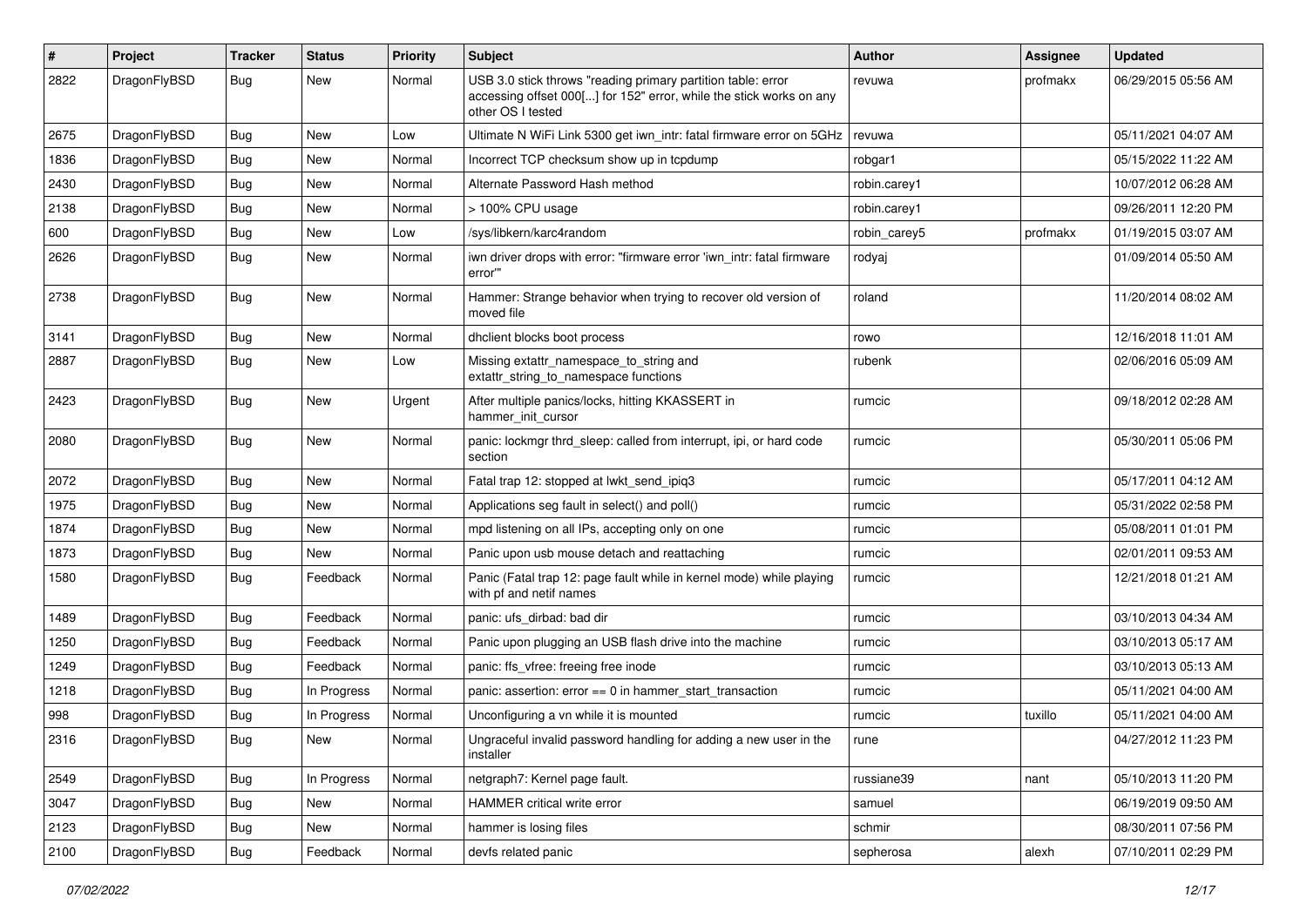| #    | Project      | <b>Tracker</b> | <b>Status</b> | <b>Priority</b> | Subject                                                                              | <b>Author</b> | Assignee | <b>Updated</b>      |
|------|--------------|----------------|---------------|-----------------|--------------------------------------------------------------------------------------|---------------|----------|---------------------|
| 2042 | DragonFlyBSD | Bug            | <b>New</b>    | Normal          | kernel panic, when run boot0cfg                                                      | sepherosa     |          | 05/31/2022 03:01 PM |
| 1944 | DragonFlyBSD | <b>Bug</b>     | <b>New</b>    | Normal          | panic: backing_object 0xdea7b258 was somehow re-referenced<br>during collapse!       | sepherosa     |          | 12/27/2010 02:06 AM |
| 2924 | DragonFlyBSD | Bug            | New           | Normal          | cat -v fails to tag characters in extended table with M- prefix with<br>some locales | sevan         |          | 07/11/2016 07:18 AM |
| 2396 | DragonFlyBSD | <b>Bug</b>     | Feedback      | High            | Latest 3.1 development version core dumps while destroying master<br><b>PFS</b>      | sgeorge       |          | 01/23/2013 04:10 PM |
| 2347 | DragonFlyBSD | Bug            | Feedback      | High            | Hammer PFSes destroy does not give back full space allocated to<br><b>PFS</b>        | sgeorge       |          | 07/19/2012 01:11 AM |
| 2124 | DragonFlyBSD | Bug            | <b>New</b>    | Normal          | getty repeating too quickly on port /dev/ttyv0                                       | sgeorge.ml    |          | 09/01/2011 04:28 AM |
| 2891 | DragonFlyBSD | Bug            | New           | Normal          | Kernel panic in IEEE802.11 related code                                              | shamaz        |          | 05/29/2016 05:49 PM |
| 2863 | DragonFlyBSD | Bug            | New           | Normal          | HAMMER synch tid is zero                                                             | shamaz        |          | 12/12/2015 11:24 PM |
| 2820 | DragonFlyBSD | Bug            | <b>New</b>    | Normal          | TP-Link USB Wi-Fi adapter cannot be reattached to the system                         | shamaz        |          | 05/22/2015 09:45 PM |
| 1961 | DragonFlyBSD | Bug            | New           | Normal          | Can't create dump from DDB                                                           | shamaz        |          | 01/29/2011 09:02 PM |
| 1935 | DragonFlyBSD | Bug            | <b>New</b>    | Normal          | mouse does not work after switching between x and console                            | shamaz        |          | 12/13/2010 10:06 AM |
| 1884 | DragonFlyBSD | Bug            | New           | Normal          | System completely freezes while listening music (devbuf: malloc<br>limit exceeded)   | shamaz        |          | 01/24/2011 05:00 PM |
| 2141 | DragonFlyBSD | Bug            | New           | Urgent          | loader and/or documentation broken                                                   | sjg           |          | 01/20/2012 10:51 AM |
| 2061 | DragonFlyBSD | Bug            | <b>New</b>    | Normal          | USB keyboard boot panic                                                              | sjg           |          | 05/04/2012 12:20 AM |
| 1786 | DragonFlyBSD | Bug            | New           | Normal          | Calling NULL function pointer initiates panic loop                                   | sjg           |          | 10/11/2010 05:28 PM |
| 1302 | DragonFlyBSD | Bug            | In Progress   | Normal          | Checkpoint regression?                                                               | sjg           | sjg      | 07/10/2013 05:22 PM |
| 1964 | DragonFlyBSD | Bug            | <b>New</b>    | Normal          | iwn (panic assertion : wlan_assert_serialized)                                       | sjmm.ptr      | josepht  | 02/01/2011 12:57 PM |
| 2936 | DragonFlyBSD | Bug            | New           | Normal          | loader.efi crashes while loading kernel                                              | spaceille     |          | 08/20/2016 06:17 AM |
| 2587 | DragonFlyBSD | Bug            | New           | Normal          | SATA DVD writer not detected by DragonFly                                            | srussell      |          | 09/04/2020 08:55 AM |
| 2586 | DragonFlyBSD | Bug            | New           | Normal          | pf: "modulate" state seems problematic                                               | srussell      |          | 09/25/2013 07:36 PM |
| 2077 | DragonFlyBSD | Bug            | New           | Normal          | USB devices conflicting                                                              | srussell      |          | 05/17/2011 05:12 PM |
| 3129 | DragonFlyBSD | Bug            | New           | High            | Kernel panic with 5.2.0 on A2SDi-4C-HLN4F                                            | stateless     |          | 04/24/2018 12:50 AM |
| 2055 | DragonFlyBSD | Bug            | <b>New</b>    | Normal          | $ssh + IPV6 + bridge \Rightarrow connection freezes$                                 | steve         |          | 04/24/2011 07:13 PM |
| 2004 | DragonFlyBSD | <b>Bug</b>     | New           | Normal          | LWKT_WAIT_IPIQ panic                                                                 | steve         |          | 03/08/2011 05:46 PM |
| 2020 | DragonFlyBSD | <b>Bug</b>     | New           | Low             | Port brcm80211 driver from Linux to DragonFly BSD                                    | studer        |          | 03/05/2011 10:54 PM |
| 2082 | DragonFlyBSD | <b>Bug</b>     | <b>New</b>    | Normal          | dfbsd 2.10.1 amd64 - mc port build error with 'bmake bin-install'                    | sun-doctor    |          | 05/25/2011 07:18 PM |
| 2509 | DragonFlyBSD | <b>Bug</b>     | New           | Normal          | Redefinition of DIRBLKSIZ in restore(8)                                              | swildner      |          | 06/04/2022 04:40 AM |
| 1913 | DragonFlyBSD | Bug            | New           | Normal          | panic: assertion: ip->flush_state != HAMMER_FST_FLUSH in<br>hammer flush inode core  | swildner      |          | 11/20/2010 05:27 PM |
| 1907 | DragonFlyBSD | Bug            | New           | Normal          | Hammer crash in hammer_flusher_flush()                                               | swildner      |          | 11/11/2010 05:07 AM |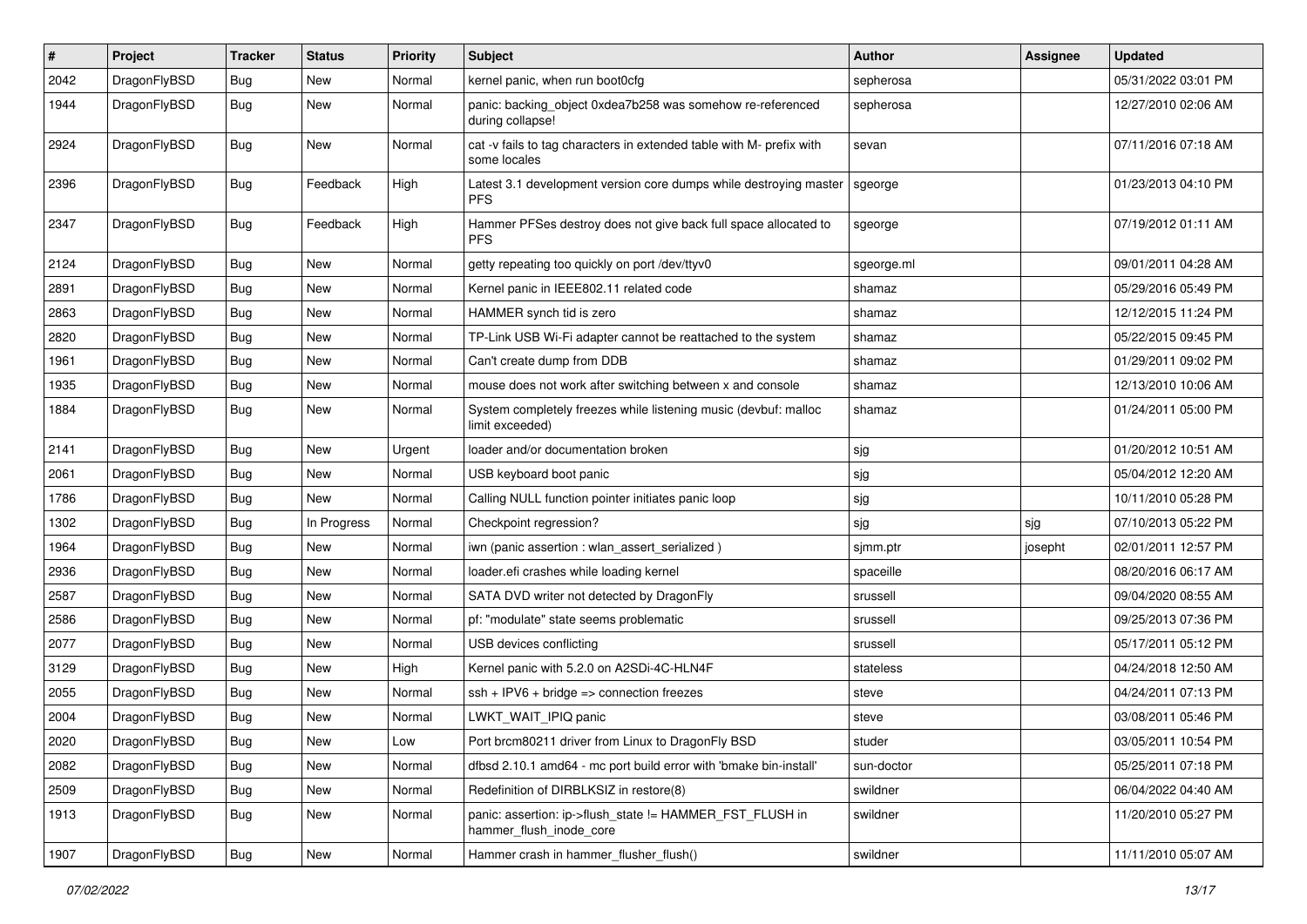| $\vert$ # | Project      | <b>Tracker</b> | <b>Status</b> | <b>Priority</b> | <b>Subject</b>                                                                                           | Author            | Assignee | <b>Updated</b>      |
|-----------|--------------|----------------|---------------|-----------------|----------------------------------------------------------------------------------------------------------|-------------------|----------|---------------------|
| 243       | DragonFlyBSD | <b>Bug</b>     | Feedback      | Normal          | weird behavior in the shell                                                                              | swildner          |          | 05/31/2022 02:51 PM |
| 3217      | DragonFlyBSD | Bug            | <b>New</b>    | Normal          | rescue tools: make install fails if rescue folder doesn't exist                                          | t dfbsd           |          | 11/27/2019 08:16 PM |
| 3205      | DragonFlyBSD | <b>Bug</b>     | Feedback      | High            | Go compiler net test failing                                                                             | t dfbsd           | tuxillo  | 05/10/2021 02:45 AM |
| 2915      | DragonFlyBSD | Bug            | <b>New</b>    | High            | Hammer mirror-copy problem                                                                               | t dfbsd           |          | 08/25/2016 05:28 AM |
| 3036      | DragonFlyBSD | Bug            | <b>New</b>    | Normal          | panic in icmp_redirect_start() ASSERT_IN_NETISR(0)                                                       | tautolog          |          | 05/11/2017 07:27 PM |
| 3113      | DragonFlyBSD | <b>Bug</b>     | In Progress   | Urgent          | Booting vKernel fails due being out of swap space                                                        | tcullen           |          | 05/11/2021 04:14 AM |
| 1127      | DragonFlyBSD | Bug            | Feedback      | Low             | cdrom drive not detected                                                                                 | tgr               | corecode | 01/15/2015 08:55 AM |
| 2609      | DragonFlyBSD | Bug            | New           | Normal          | master: panic: assertion<br>"LWKT_TOKEN_HELD_ANY(vm_object_token(object))" failed in<br>swp_pager_lookup | thomas.nikolaisen |          | 11/28/2013 11:36 AM |
| 2436      | DragonFlyBSD | <b>Bug</b>     | New           | Normal          | panic: assertion "lp->lwp_qcpu == dd->cpuid" failed in<br>dfly_acquire_curproc                           | thomas.nikolajsen |          | 01/23/2013 11:07 AM |
| 2296      | DragonFlyBSD | Bug            | In Progress   | High            | panic: assertion "m->wire count > 0" failed                                                              | thomas.nikolajsen |          | 08/30/2012 06:09 AM |
| 1984      | DragonFlyBSD | <b>Bug</b>     | New           | Normal          | hammer mount fails after crash - HAMMER: FIFO record bad head<br>signature                               | thomas.nikolaisen |          | 03/08/2011 06:57 PM |
| 285       | DragonFlyBSD | Bug            | Feedback      | Low             | interrupt latency with re without ip address configured                                                  | thomas.nikolajsen |          | 02/20/2014 10:30 AM |
| 2459      | DragonFlyBSD | Bug            | Feedback      | Normal          | apic problems with HP Probook 4510s                                                                      | thowe             |          | 11/27/2021 08:22 AM |
| 3316      | DragonFlyBSD | Bug            | New           | Normal          | hammer2 dirent create() allows creating >1 dirents with the same<br>name                                 | tkusumi           |          | 06/05/2022 12:35 PM |
| 3269      | DragonFlyBSD | Bug            | In Progress   | Normal          | Is double-buffer'd buf still required by HAMMER2 ?                                                       | tkusumi           |          | 05/12/2021 04:09 PM |
| 3266      | DragonFlyBSD | Bug            | New           | High            | Filesystems broken due to "KKASSERT(count &<br>TOK_COUNTMASK);"                                          | tkusumi           |          | 03/15/2021 01:21 PM |
| 3249      | DragonFlyBSD | Bug            | <b>New</b>    | Normal          | HAMMER2 fsync(2) not working properly                                                                    | tkusumi           |          | 09/21/2020 07:07 AM |
| 3246      | DragonFlyBSD | Bug            | <b>New</b>    | Normal          | HAMMER2 unable to handle ENOSPC properly                                                                 | tkusumi           |          | 09/04/2020 11:11 AM |
| 3184      | DragonFlyBSD | <b>Bug</b>     | New           | Normal          | tsleep(9) return value when PCATCH specified                                                             | tkusumi           |          | 04/03/2019 06:49 AM |
| 2857      | DragonFlyBSD | Bug            | <b>New</b>    | Normal          | hammer stalls via bitcoin-qt                                                                             | tkusumi           |          | 11/30/2015 06:52 AM |
| 2812      | DragonFlyBSD | <b>Bug</b>     | New           | Normal          | Panic on Intel DE3815TYKHE                                                                               | tmorp             |          | 05/14/2015 03:14 PM |
| 2931      | DragonFlyBSD | <b>Bug</b>     | <b>New</b>    | Low             | 'gdb' of 'vkernel' unable to print backtrace                                                             | tofergus          |          | 07/26/2016 01:51 PM |
| 2930      | DragonFlyBSD | Bug            | <b>New</b>    | High            | 'objcache' causes panic during 'nfs_readdir'                                                             | tofergus          |          | 07/26/2016 01:09 PM |
| 2473      | DragonFlyBSD | i Bug          | New           | Normal          | Kernel crash when trying to up the wpi0 device (Dfly<br>v3.3.0.758.g47388-DEVELOPMENT)                   | tomaz             |          | 02/24/2014 08:50 AM |
| 1579      | DragonFlyBSD | <b>Bug</b>     | Feedback      | Normal          | dfly 2.4.1 does not like HP DL360G4p and Smart Array 6400 with<br>MSA20                                  | tomaz.borstnar    | tuxillo  | 06/02/2014 02:44 PM |
| 1282      | DragonFlyBSD | <b>Bug</b>     | Feedback      | Normal          | panic (trap 12) when booting SMP kernel on Atom 330 (dual core)                                          | tomaz.borstnar    |          | 05/11/2021 04:00 AM |
| 3319      | DragonFlyBSD | <b>Bug</b>     | New           | Normal          | setproctitle() calls can change effect of later setproctitle() calls                                     | tonyc             |          | 06/29/2022 06:10 PM |
| 3252      | DragonFlyBSD | Bug            | New           | Normal          | tcsetattr/tcgetattr set errno incorrectly on non-TTY                                                     | tonyc             |          | 10/26/2020 09:34 PM |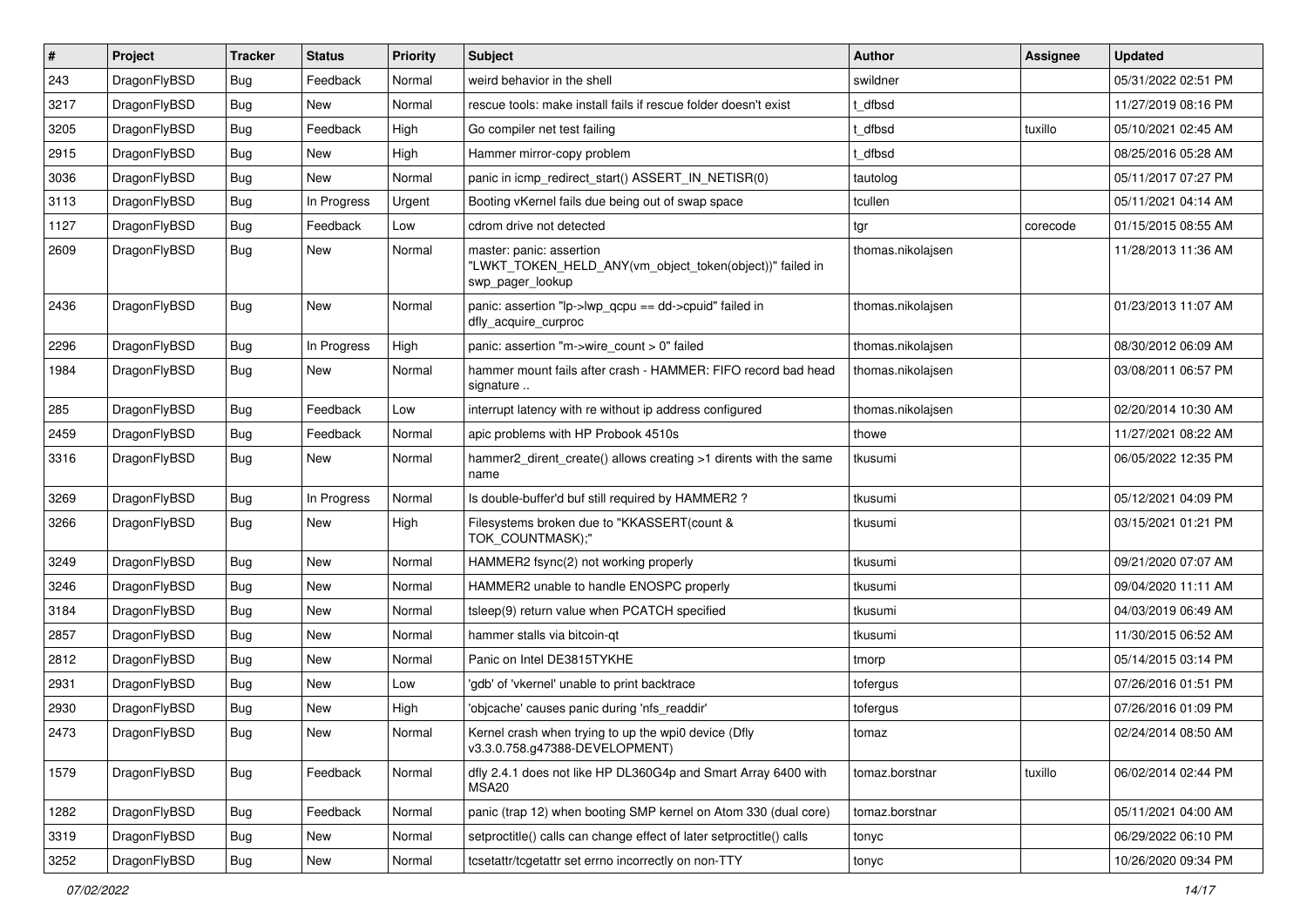| $\vert$ # | <b>Project</b> | <b>Tracker</b> | <b>Status</b> | <b>Priority</b> | <b>Subject</b>                                                                                            | Author     | Assignee | <b>Updated</b>      |
|-----------|----------------|----------------|---------------|-----------------|-----------------------------------------------------------------------------------------------------------|------------|----------|---------------------|
| 806       | DragonFlyBSD   | Bug            | Feedback      | Normal          | boot error on MacBook                                                                                     | tralamazza |          | 06/04/2022 05:28 AM |
| 3231      | DragonFlyBSD   | <b>Bug</b>     | <b>New</b>    | Normal          | wifi drops on 5.8                                                                                         | tse        |          | 04/06/2020 05:08 AM |
| 3225      | DragonFlyBSD   | <b>Bug</b>     | <b>New</b>    | Normal          | nfsd freeze when using qemu                                                                               | tse        |          | 03/17/2020 11:52 AM |
| 3208      | DragonFlyBSD   | Bug            | <b>New</b>    | Normal          | Crash related to nfsd                                                                                     | tse        |          | 06/11/2020 05:52 AM |
| 3199      | DragonFlyBSD   | <b>Bug</b>     | <b>New</b>    | Normal          | PFS label not found panic                                                                                 | tse        |          | 08/21/2019 03:51 AM |
| 3197      | DragonFlyBSD   | <b>Bug</b>     | <b>New</b>    | Normal          | DragonFly upgrades                                                                                        | tse        |          | 04/18/2020 04:18 PM |
| 3170      | DragonFlyBSD   | <b>Bug</b>     | New           | Normal          | repeatable nfsd crash                                                                                     | tse        |          | 06/11/2020 05:52 AM |
| 2140      | DragonFlyBSD   | <b>Bug</b>     | New           | High            | hammer io delallocate panic with 'duplicate entry' message                                                | ttw        |          | 10/07/2011 12:22 PM |
| 3314      | DragonFlyBSD   | <b>Bug</b>     | <b>New</b>    | Normal          | Bring virtio_console(4) from FreeBSD                                                                      | tuxillo    | tuxillo  | 05/29/2022 08:24 AM |
| 3295      | DragonFlyBSD   | Bug            | In Progress   | Normal          | Adapt devel/libvirt for nvmm                                                                              | tuxillo    | tuxillo  | 11/03/2021 04:56 PM |
| 3196      | DragonFlyBSD   | <b>Bug</b>     | New           | Normal          | test issue after redmine upgrade (2)                                                                      | tuxillo    |          | 07/05/2019 04:33 AM |
| 3157      | DragonFlyBSD   | Bug            | New           | Normal          | TP-Link UE300 not working in 5.2-RELEASE                                                                  | tuxillo    |          | 11/15/2018 02:08 PM |
| 2647      | DragonFlyBSD   | <b>Bug</b>     | <b>New</b>    | Normal          | HAMMER panic on 3.6.0                                                                                     | tuxillo    |          | 05/11/2021 03:54 AM |
| 2641      | DragonFlyBSD   | Bug            | New           | Normal          | Panic when loading natapci as module                                                                      | tuxillo    |          | 05/11/2021 03:54 AM |
| 2638      | DragonFlyBSD   | <b>Bug</b>     | Feedback      | High            | Fix machdep.pmap_mmu_optimize                                                                             | tuxillo    |          | 05/11/2021 04:07 AM |
| 2636      | DragonFlyBSD   | Bug            | Feedback      | Low             | Add -x flag to iostat (a la solaris)                                                                      | tuxillo    |          | 05/11/2021 04:07 AM |
| 2631      | DragonFlyBSD   | <b>Bug</b>     | In Progress   | Low             | Verify library versioning current with full package build and switch it<br>on (after publishing packages) | tuxillo    |          | 05/11/2021 04:06 AM |
| 2630      | DragonFlyBSD   | <b>Bug</b>     | <b>New</b>    | Normal          | Bring in latest iconv fixes from FreeBSD10 as well as csmapper<br>updates                                 | tuxillo    |          | 05/11/2021 03:54 AM |
| 2629      | DragonFlyBSD   | Bug            | New           | Normal          | Replace gcc44 with llvm34, clang34, and libc++                                                            | tuxillo    |          | 06/02/2014 02:30 PM |
| 2556      | DragonFlyBSD   | Bug            | Feedback      | Normal          | DragonFly v3.5.0.81.gd3479 - Process signal weirdness                                                     | tuxillo    |          | 12/17/2013 03:48 PM |
| 2498      | DragonFlyBSD   | <b>Bug</b>     | New           | Normal          | DFBSD v3.2.2-RELEASE - LIST_FIRST(&bp->b_dep) == NULL"<br>failed in vfs vmio release                      | tuxillo    |          | 05/31/2022 04:09 PM |
| 2495      | DragonFlyBSD   | <b>Bug</b>     | <b>New</b>    | High            | DFBSD v3.3.0.960.g553fe7 - ocnt != 0" failed in<br>prop object release                                    | tuxillo    |          | 05/31/2022 04:08 PM |
| 2358      | DragonFlyBSD   | <b>Bug</b>     | In Progress   | Normal          | DFBSD v3.0.2.32.g928ca - panic: hammer: insufficient undo FIFO<br>space!                                  | tuxillo    | tuxillo  | 05/10/2021 02:50 AM |
| 2351      | DragonFlyBSD   | <b>Bug</b>     | In Progress   | Normal          | DFBSD v3.1.0.579.g44ccf - Stuck during startup, random freezes                                            | tuxillo    |          | 04/24/2012 08:21 AM |
| 2345      | DragonFlyBSD   | Bug            | In Progress   | Normal          | DFBSD v3.1.0.457.gd679f - NFS panic on diskless station                                                   | tuxillo    |          | 04/07/2012 05:22 PM |
| 2283      | DragonFlyBSD   | Bug            | New           | Normal          | DFBSD DragonFly v2.13.0.957.g4f459 - pmap_release: page<br>should already be gone 0xc27120bc              | tuxillo    |          | 01/23/2012 03:03 AM |
| 2282      | DragonFlyBSD   | Bug            | In Progress   | Normal          | gdb segfaults with certain corefiles                                                                      | tuxillo    |          | 01/18/2012 04:40 PM |
| 2224      | DragonFlyBSD   | <b>Bug</b>     | New           | Normal          | v2.13.0.291.gaa7ec - Panic on fq while installing world                                                   | tuxillo    |          | 11/18/2011 01:40 AM |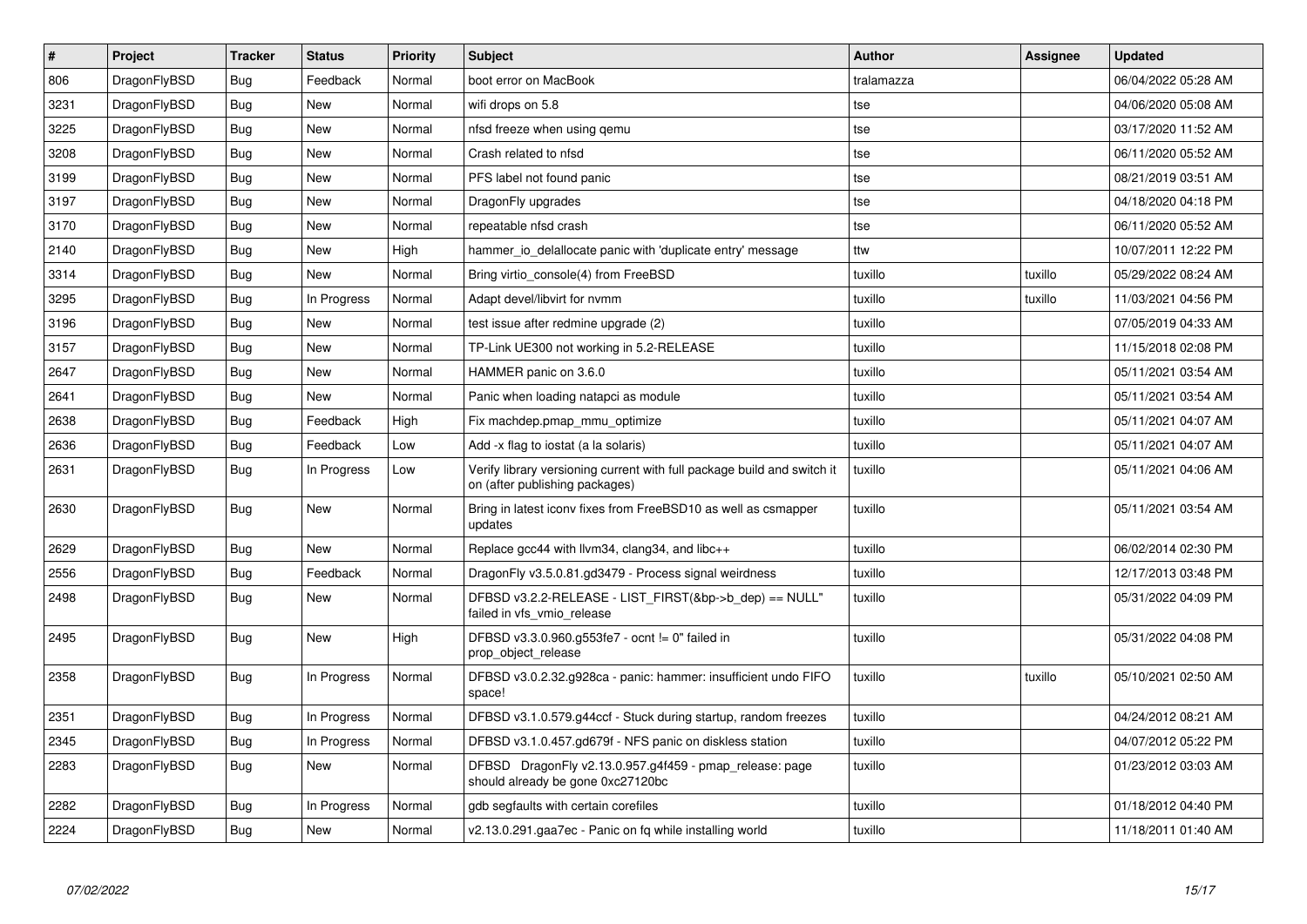| #    | Project      | <b>Tracker</b> | <b>Status</b> | <b>Priority</b> | <b>Subject</b>                                                                                | Author    | Assignee  | <b>Updated</b>      |
|------|--------------|----------------|---------------|-----------------|-----------------------------------------------------------------------------------------------|-----------|-----------|---------------------|
| 2171 | DragonFlyBSD | Bug            | New           | Normal          | DFBSD v2.13.0.151.gdc8442 - panic: assertion "(*ptep &<br>$(PG_MANAGED PG_V)$ == PG_V"        | tuxillo   |           | 11/04/2011 05:06 PM |
| 2166 | DragonFlyBSD | <b>Bug</b>     | <b>New</b>    | Normal          | DFBSD v2.13.0.109.g05b9d - Strange lockups                                                    | tuxillo   |           | 10/29/2011 11:20 AM |
| 2129 | DragonFlyBSD | Bug            | <b>New</b>    | Normal          | DFBSD v2.11.0.661.gf9438 i386 - panic: lockmgr thrd sleep                                     | tuxillo   |           | 09/05/2011 09:49 AM |
| 2084 | DragonFlyBSD | <b>Bug</b>     | New           | Normal          | DFBSD v2.11.0.242.g4d317 - panic: zone: entry not free                                        | tuxillo   |           | 07/03/2012 01:23 AM |
| 2078 | DragonFlyBSD | <b>Bug</b>     | New           | Normal          | DFBSD i386 v2.11.0.201.g3ed2f - Panic during installworld into a<br>vn0 device                | tuxillo   |           | 05/19/2011 07:50 PM |
| 1959 | DragonFlyBSD | <b>Bug</b>     | New           | Normal          | DFBSD v2.9.1.422.gc98f2 - Panic during boot - IPv6 and PF                                     | tuxillo   |           | 01/13/2011 03:37 AM |
| 1867 | DragonFlyBSD | <b>Bug</b>     | New           | Normal          | it(4) motherboard and fan problems                                                            | tuxillo   |           | 07/08/2011 10:48 AM |
| 1819 | DragonFlyBSD | <b>Bug</b>     | In Progress   | Low             | truss - Major revamping task list                                                             | tuxillo   | tuxillo   | 11/27/2021 08:45 AM |
| 1332 | DragonFlyBSD | <b>Bug</b>     | Feedback      | Normal          | DFBSD 2.2 - Booting usbcdrom/usbsticks on thinkpad hangs on<br>"BTX Halted"                   | tuxillo   |           | 05/11/2021 04:00 AM |
| 2828 | DragonFlyBSD | <b>Bug</b>     | New           | High            | On AMD APUs and Bulldozer CPUs, the machdep.cpu_idle_hlt<br>sysctl should be 3 by default     | vadaszi   | vadaszi   | 05/11/2021 04:07 AM |
| 293  | DragonFlyBSD | <b>Bug</b>     | Feedback      | Low             | Various updates to the handbook                                                               | victor    | victor    | 03/10/2013 04:46 AM |
| 2490 | DragonFlyBSD | <b>Bug</b>     | New           | Normal          | nmalloc should color addresses to avoid cache bank conflictsw                                 | vsrinivas |           | 06/10/2014 05:51 AM |
| 2489 | DragonFlyBSD | <b>Bug</b>     | New           | Normal          | nmalloc doesn't cache VA for allocations > 8KB                                                | vsrinivas |           | 06/10/2014 05:51 AM |
| 2360 | DragonFlyBSD | <b>Bug</b>     | In Progress   | Normal          | Wishlist: virtio driver import                                                                | vsrinivas |           | 06/04/2022 04:16 AM |
| 2154 | DragonFlyBSD | <b>Bug</b>     | New           | Normal          | vkernel copyout() doesn't return EFAULT on error                                              | vsrinivas |           | 10/20/2011 03:53 AM |
| 2136 | DragonFlyBSD | Bug            | <b>New</b>    | Normal          | socketpair() doesn't free file descriptors on copyout failure                                 | vsrinivas |           | 04/05/2013 09:13 AM |
| 2113 | DragonFlyBSD | <b>Bug</b>     | New           | Normal          | nmalloc threaded program fork leak                                                            | vsrinivas | vsrinivas | 08/11/2011 07:25 PM |
| 2085 | DragonFlyBSD | Bug            | New           | Normal          | panic: assertion: (m->flags & PG_MAPPED) == 0 in<br>vm_page_free_toq                          | vsrinivas |           | 06/10/2011 07:48 AM |
| 2081 | DragonFlyBSD | Bug            | Feedback      | Normal          | Panic on device "detach" / "failure"                                                          | vsrinivas |           | 02/29/2012 07:11 AM |
| 2071 | DragonFlyBSD | Bug            | New           | High            | Panic on assertion: $(int)(flag->seq - seq) > 0$ in hammer flusher flush<br>after inode error | vsrinivas |           | 06/12/2011 07:59 AM |
| 1861 | DragonFlyBSD | Bug            | New           | Normal          | panic via kprintf (lockmgr called in a hard section)                                          | vsrinivas |           | 10/11/2010 12:56 AM |
| 1749 | DragonFlyBSD | Bug            | In Progress   | Normal          | HAMMER fsstress panic in hammer_flush_inode_core<br>'ip->flush state != HAMMER FST FLUSH'     | vsrinivas |           | 05/11/2021 04:06 AM |
| 1744 | DragonFlyBSD | <b>Bug</b>     | In Progress   | Normal          | HAMMER fsstress panic in hammer setup child callback                                          | vsrinivas |           | 05/11/2021 04:05 AM |
| 1661 | DragonFlyBSD | Bug            | In Progress   | Normal          | panic on password entry mount smb filesystem                                                  | vsrinivas |           | 11/27/2021 08:29 AM |
| 1185 | DragonFlyBSD | Bug            | New           | High            | need a tool to merge changes into /etc                                                        | wa1ter    |           | 02/18/2014 06:02 AM |
| 3124 | DragonFlyBSD | <b>Bug</b>     | New           | High            | DragonFlyBSD 5.0.2 with Hammer2 with UEFI install doesn't boot                                | wiesl     |           | 06/18/2019 05:07 AM |
| 2886 | DragonFlyBSD | <b>Bug</b>     | New           | Normal          | dragonfly mail agent: sending a testmail causes high system load                              | worf      |           | 02/05/2016 05:53 AM |
| 2252 | DragonFlyBSD | Bug            | New           | Low             | snd_hda not useable if loaded via /boot/loader.conf                                           | xbit      | swildner  | 12/14/2011 12:23 AM |